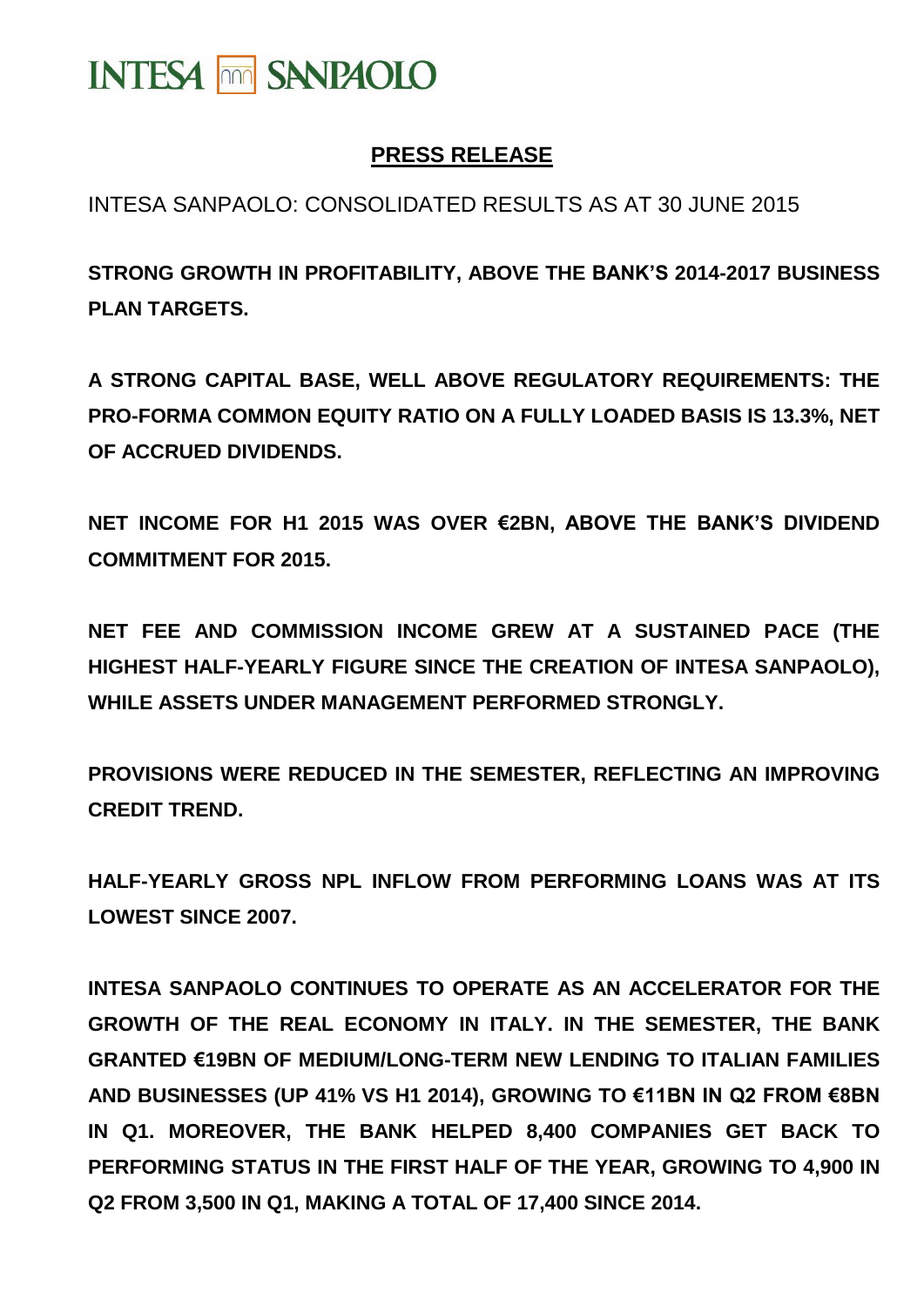- **NET INCOME IN H1 2015 ALREADY ABOVE THE DIVIDEND COMMITMENT FOR 2015, THE HIGHEST HALF-YEARLY NET INCOME SINCE H1 2008:**
	- **€2,004M VS €720M IN H1 2014**
- **STRONG GROWTH IN PRE-TAX INCOME, THE HIGHEST HALF-YEARLY FIGURE SINCE H1 2008: • €3,317M, UP 54.2% VS H1 2014**
- **SIGNIFICANT INCREASE IN OPERATING MARGIN, THE HIGHEST HALF-YEARLY FIGURE SINCE THE CREATION OF INTESA SANPAOLO:**
	- **€5,165M, UP 16.7% VS H1 2014**
- **SUSTAINED GROWTH IN NET FEES AND COMMISSIONS, THE HIGHEST HALF-YEARLY FIGURE SINCE THE CREATION OF INTESA SANPAOLO:**
	- **€3,794M, UP 14.6% VS H1 2014**
- **CONTINUED COST MANAGEMENT:**
	- **OPERATING COSTS AT €4,235M IN H1 2015, UP 2.1% VS H1 2014**
- **REDUCTION IN PROVISIONS, REFLECTING AN IMPROVING CREDIT TREND COUPLED WITH AN INCREASE IN COVERAGE, DESPITE CHARGES RELATING TO THE DEPOSIT GUARANTEE SCHEME AND THE EUROPEAN RESOLUTION FUND:**
	- **LOAN LOSS PROVISIONS IN H1 2015 AT THEIR LOWEST LEVEL SINCE H1 2011: €1,614M, DOWN 28.8% VS H1 2014**
	- **GROSS NPL INFLOW FROM PERFORMING LOANS IN H1 2015 AT ITS LOWEST SINCE 2007; NPL INFLOW DOWN 28% NET AND 27% GROSS VS H1 2014**
	- **NPL CASH COVERAGE RATIO INCREASED TO 47.3% (47% AT YEAR-END 2014)**
	- **ABOUT €140M SET ASIDE IN H1 2015 CONCERNING ESTIMATED CHARGES FOR FULL-YEAR 2015 RELATING TO THE DEPOSIT GUARANTEE SCHEME AND THE EUROPEAN RESOLUTION FUND**
- **A STRONG CAPITAL BASE WHICH IS WELL ABOVE REGULATORY REQUIREMENTS. THE COMMON EQUITY RATIO, NET OF €1BN DIVIDENDS ACCRUED IN H1 2015, IS:**
- **13.4% ON A TRANSITIONAL BASIS FOR 2015 (1) ("PHASED IN")**
- **13.3% ON A FULLY LOADED BASIS(2)**

\_\_\_\_\_\_\_

<sup>(1)</sup> Includes H1 2015 net income after the deduction of accrued dividends.

<sup>(2)</sup> Estimated by applying the fully loaded parameters to the financial statements as at 30 June 2015 considering the total absorption of deferred tax assets (DTAs) related to the goodwill realignment, the expected absorption of DTAs on losses carried forward, the expected distribution of H1 2015 net income of insurance companies, and the effect of the Danish compromise (under which insurance investments are risk weighted instead of being deducted from capital, with a benefit of six basis points).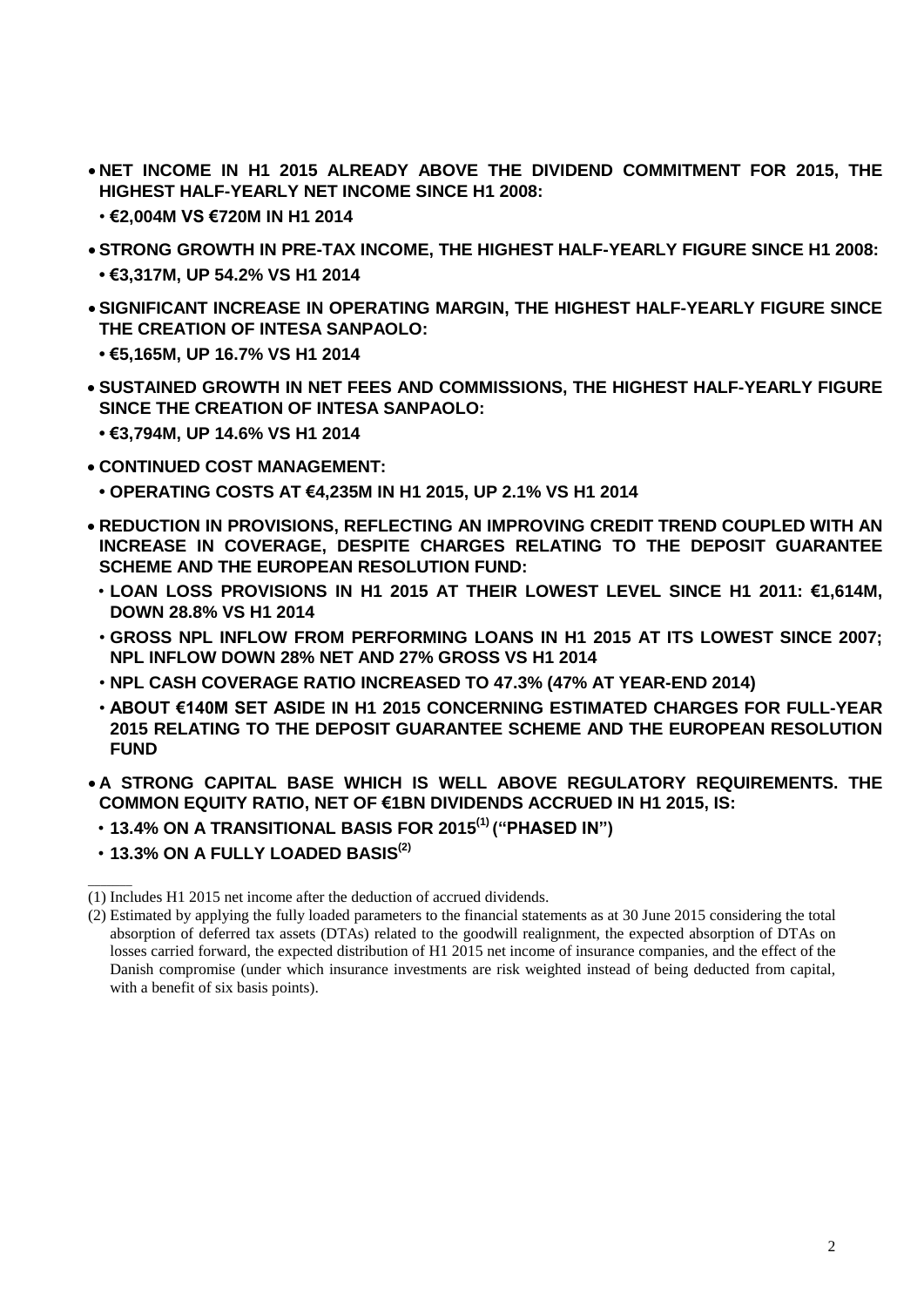**HIGHLIGHTS:**

| <b>OPERATING INCOME:</b>                     | H <sub>1</sub> 2015   | +9.7% AT €9,400M VS €8,572M IN H1 2014;                                                 |
|----------------------------------------------|-----------------------|-----------------------------------------------------------------------------------------|
|                                              | Q <sub>2</sub> 2015   | -2.2% AT €4,648M VS €4,752M IN Q1 2015                                                  |
| <b>OPERATING COSTS:</b>                      | H <sub>1</sub> 2015   | +2.1% AT €4,235M VS €4,148M IN H1 2014;                                                 |
|                                              | Q <sub>2</sub> 2015   | +0.5% AT €2,123M VS €2,112M IN Q1 2015                                                  |
| <b>OPERATING MARGIN:</b>                     | H <sub>1</sub> 2015   | +16.7% AT €5,165M VS €4,424M IN H1 2014;                                                |
|                                              | Q <sub>2</sub> 2015   | -4.4% AT €2,525M VS €2,640M IN Q1 2015                                                  |
| <b>INCOME BEFORE TAX</b>                     | H <sub>1</sub> 2015   | +54.2% AT €3,317M VS €2,151M IN H1 2014;                                                |
| <b>FROM CONTINUING</b><br><b>OPERATIONS:</b> | Q <sub>2</sub> 2015   | -12.2% AT €1,551M VS €1,766M IN Q1 2015                                                 |
| <b>NET INCOME:</b>                           | H <sub>1</sub> 2015   | €2,004M VS €720M IN H1 2014;                                                            |
|                                              | Q <sub>2</sub> 2015   | €940M VS €1,064M IN Q1 2015                                                             |
| <b>CAPITAL RATIOS:</b>                       | 13.4% PHASED IN $(4)$ | COMMON EQUITY RATIO AFTER ACCRUED DIVIDENDS:<br>13.3% PRO-FORMA FULLY LOADED $^{(3)}$ ; |

*Turin - Milan, 31 July 2015* – At its meeting today, the Management Board of Intesa Sanpaolo approved the consolidated half-yearly report as at 30 June  $2015^{(5)}$ .

In the first half of 2015, the Group has achieved a **strong improvement in profitability above the 2014-2017 Business Plan targets -** despite prolonged market challenges, and has **confirmed that its balance sheet remains solid**, as the figures below show:

**● net income already above the dividend commitment for 2015**, up to **€2,004m in H1 2015** from €720m in H1 2014, **the highest half-yearly result since H1 2008**. The net income for O2 2015 declined only marginally, to  $\epsilon$ 940m from  $\epsilon$ 1,064m in O1 2015, in spite of the severe effects of the Greek crisis on the financial market performance

\_\_\_\_\_\_\_\_\_\_\_\_\_\_\_\_\_\_\_\_\_\_

<sup>(3)</sup> Estimated by applying the fully loaded parameters to the financial statements as at 30 June 2015, considering the total absorption of deferred tax assets (DTAs) related to the goodwill realignment, the expected absorption of DTAs on losses carried forward, the expected distribution of H1 2015 net income of insurance companies, and the effect of the Danish compromise (under which insurance investments are risk weighted instead of being deducted from capital, with a benefit of six basis points).

<sup>(4)</sup> Includes H1 2015 net income after the deduction of accrued dividends.

<sup>(5)</sup> Methodological note on the scope of consolidation on page 22.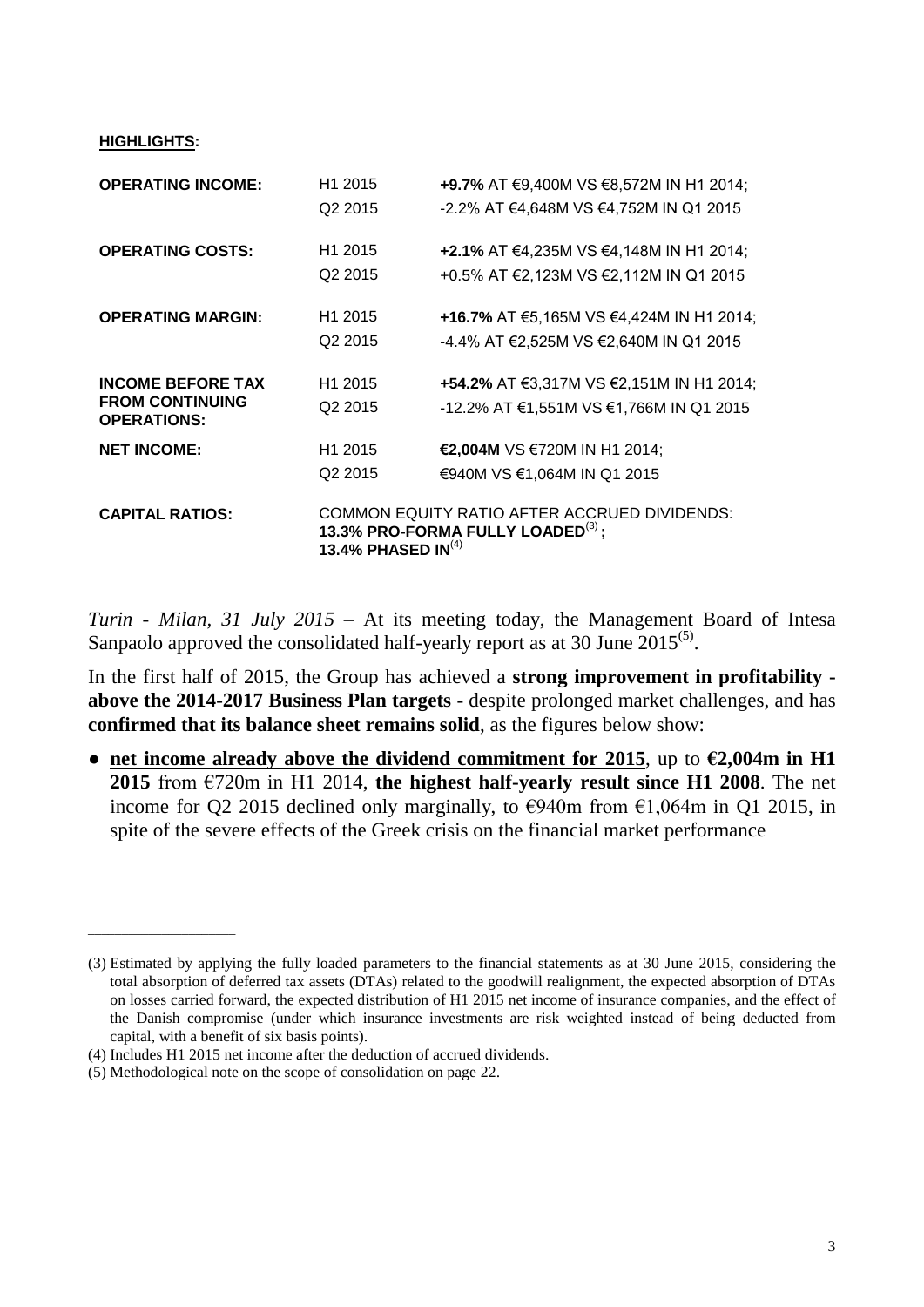- **● strong growth in pre-tax income** to **€3,317m** in H1 2015, **the highest half-yearly figure since H1 2008**, **up 54.2%** versus H1 2014
- **● significant increase in operating margin** to **€5,165m** in H1 2015, **the highest halfyearly figure since the creation of Intesa Sanpaolo, up 16.7%** versus H1 2014
- **● positive and increasing pre-tax income from all business units**: in H1 2015, Wealth Management generated  $\epsilon$ 1,494m pre-tax income (up 42.5% vs H1 2014) deriving from contributions of  $\epsilon$ 615m from Private Banking (up 45.4% vs H1 2014),  $\epsilon$ 302m from Asset Management (up 61.5% vs H1 2014) and  $\epsilon$ 577m from Insurance (up 31.7% vs H1 2014). Banca dei Territori contributed  $E1,218m$  (up 4% vs H1 2014), Corporate and Investment Banking reached  $\epsilon$ 1,210m (up 12.7% vs H1 2014), and International Subsidiary Banks generated €373m (up 20.3% vs H1 2014)
- **● strong growth in assets under management** of approximately €23bn in H1 2015, with net inflow of approximately €22bn, of which approximately €9bn switched from assets previously held under administration. Since year-end 2013, assets under management have increased by approximately  $\epsilon$ 66bn, with net inflow of approximately  $\epsilon$ 52bn, of which approximately  $E27$ bn switched from assets previously held under administration
- **support to the real economy** with approximately **€22bn of medium/long-term new lending** in H1 2015. Approximately **€19bn** of these loans were granted **in Italy (up 41% vs H1 2014) -** the rate of lending accelerated in Q2 reaching  $\epsilon$ 11bn, compared with  $\epsilon$ 8bn disbursed in the previous quarter - and of which **more than €15bn were granted to families and SMEs**, representing an **increase of more than 70%** on the same period in 2014. **In the semester,** the Bank helped **8,400 Italian companies return to performing status** from non-performing positions - growing to 4,900 in Q2, compared with 3,500 in the previous quarter - making a total of **17,400 since 2014**
- **● sustained growth in net fees and commissions** to €3,794m in H1 2015, **the highest half-yearly figure since the creation of Intesa Sanpaolo**, **up 14.6%** versus H1 2014
- **● high efficiency**, highlighted by a **cost/income ratio of 45.1%** in H1 2015, **a figure that places Intesa Sanpaolo in the top tier of its European peers**
- **● continued cost management** with operating costs up 2.1% versus H1 2014
- **● improving credit trend** with **half-yearly gross NPL inflow from performing loans at its lowest since 2007**. Net inflow was €3bn in H1 2015, from  $€4.1$ bn in H1 2014 (down 28%). Gross inflow was  $\epsilon$ 4.6bn in H1 2015, from  $\epsilon$ 6.3bn in H1 2014 (down 27%)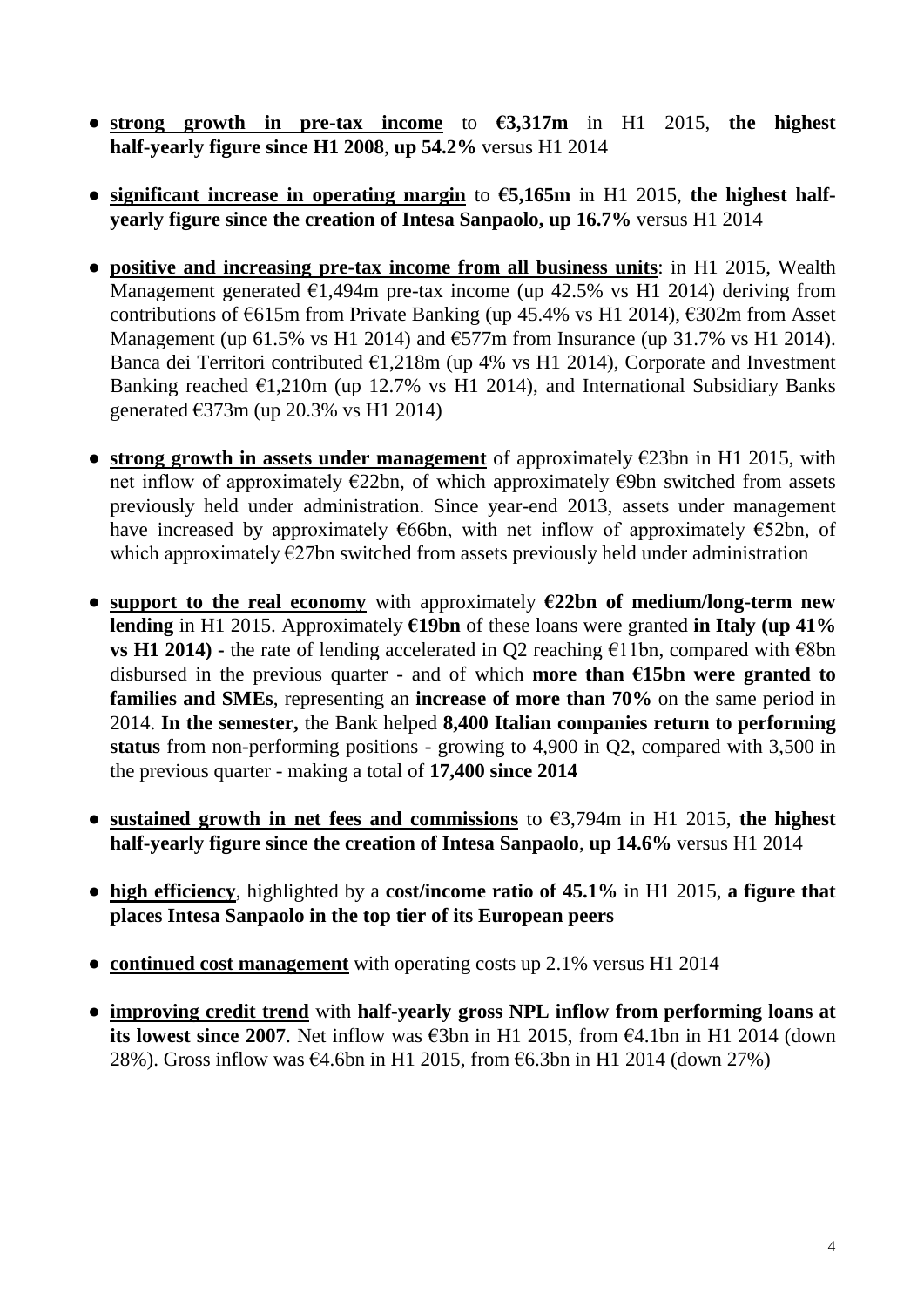- **● decline in provisions reflecting improving credit trend, despite charges relating to the deposit guarantee scheme and the European resolution fund**
- **loan loss provisions** of €1,614m in H1 2015, **the lowest half-yearly figure since H1 2011**, **down 28.8%** from €2,268m in H1 2014,
- **increased NPL cash coverage ratio of 47.3%** at the end of June 2015 from 47% at yearend 2014 (Italian peers average: 40.4% in Q1 2015), **with a cash coverage ratio of the doubtful loan component of 63.1%** at the end of June 2015 from 62.8% at year-end 2014,
- **total NPL coverage ratio of 140% including collateral** at the end of June 2015 (**146% with the addition of personal guarantees**), with a total coverage ratio of the **doubtful loan** component of **140%** (**145%** with the addition of personal guarantees),
- **robust reserve buffer on performing loans** amounting to 0.8% at the end of June 2015, in line with year-end 2014
- about **€140m** set aside in H1 2015 concerning **estimated charges for full-year 2015 relating to the deposit guarantee scheme and the European resolution fund**
- **a very solid capital base** with capital ratios well above regulatory requirements. As at 30 June 2015, net of one billion euro dividends accrued for the semester, the **pro-forma fully loaded Common Equity ratio was 13.3%**(6) , **one of the highest levels amongst major European banks**. The phased-in Common Equity ratio came in at 13.4%<sup>(7)</sup>
- **strong liquidity position and funding capability** with **liquid assets of €110bn** and **large availability of unencumbered eligible assets with Central Banks, corresponding to liquidity of €58bn at the end of June 2015. Basel 3 Liquidity Coverage Ratio and Net Stable Funding Ratio requirements have already been complied with,** well ahead of the implementation timeline (2018). In the second quarter of 2015 the Group's refinancing operations with the ECB to optimise the cost of funding and support businesses in their investment, amounted on average to  $\epsilon$ 23bn (vs  $\epsilon$ 14.8bn, on average, in Q1 2015 and  $\epsilon$ 7.1bn, on average, in 2014), and consisted entirely of the four-year TLTRO funding. Under the TLTRO programme, the Group borrowed  $E12.6$ bn in the last four months of 2014, €10bn at the end of March 2015, and €5bn at the end of June 2015
- **several Business Plan initiatives are already under way and on track**, with the strong involvement of the Group's people, as illustrated below:
	- **New Growth Bank**
		- **Banca 5®**

\_\_\_\_\_\_\_\_\_\_\_\_\_\_\_\_\_\_\_\_\_\_

▫ the **Banca 5® "specialised" business model has been introduced in more than 2,400 branches**, with over 3,000 dedicated relationship managers. Revenues per client have already increased from  $\epsilon$ 70 to  $\epsilon$ 93

<sup>(6)</sup> Estimated by applying the parameters set out under fully loaded Basel 3 to the financial statements as at 30 June 2015, considering the total absorption of deferred tax assets (DTAs) related to the goodwill realignment, the expected absorption of DTAs on losses carried forward, the expected distribution of H1 2015 net income of insurance companies, and the effect of the Danish compromise (under which insurance investments are risk weighted instead of being deducted from capital, with a benefit of six basis points).

<sup>(7)</sup> Includes H1 2015 net income after the deduction of accrued dividends.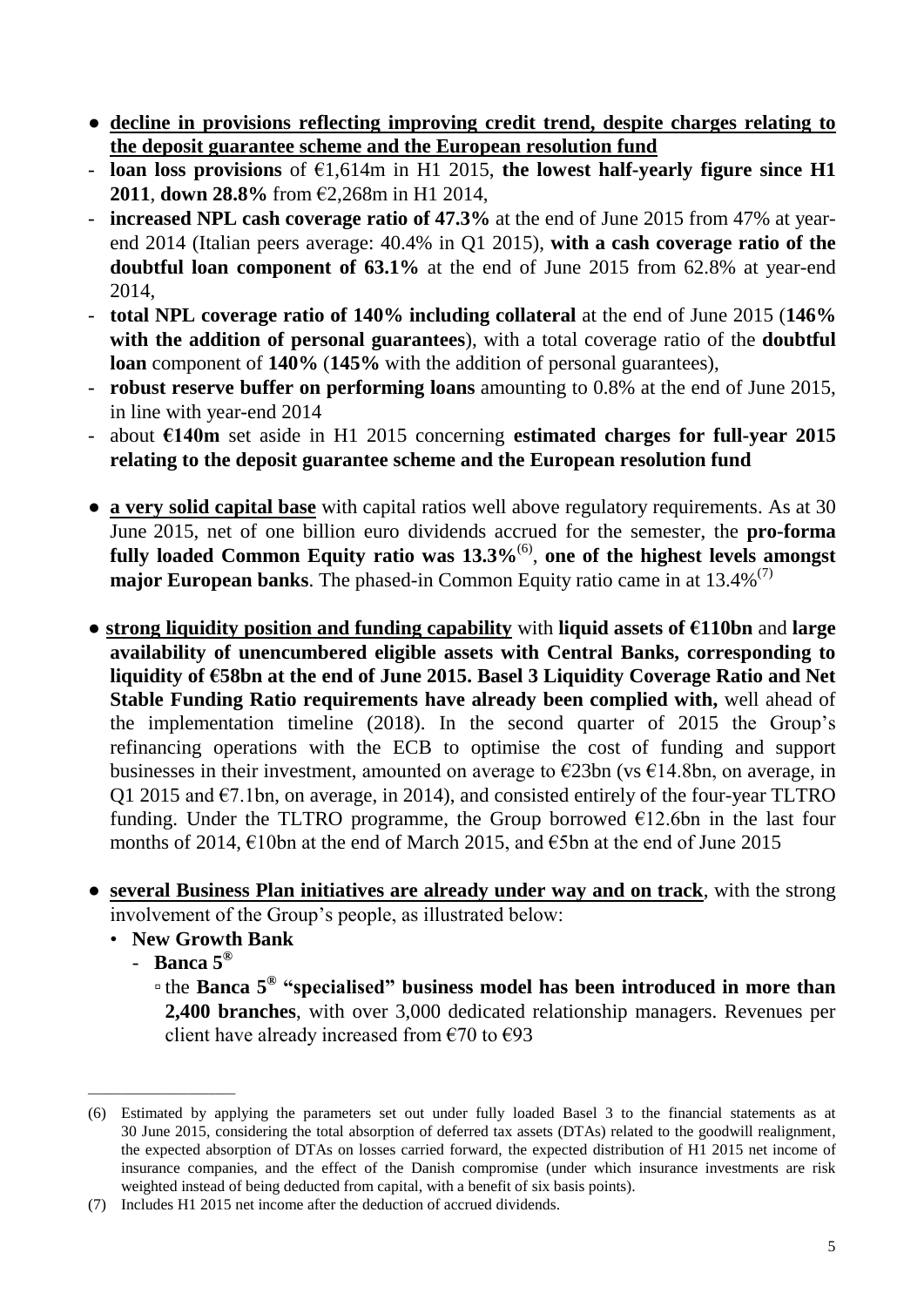▫ the "**Intesa Sanpaolo Casa**" real estate project, focused on real estate sale and brokerage, is being implemented with **eight real estate agencies already opened** and an additional 12 agencies to be opened by the end of 2015 in the major cities

### **- Multichannel Bank**

- **new multichannel processes have been successfully tested,** and **the number of multichannel clients has increased since 2014 by around 750,000** making a total of **5.2 million**; around 2.4 million mobile Apps have been downloaded by customers. Intesa Sanpaolo ranks number one in Italy in multichannel banking with around 80% of products available via the multichannel platform
- **Private Banking**
	- **new entity Fideuram - Intesa Sanpaolo Private Banking has been fully operational since 1 July 2015**
	- **the set-up of a competence centre for High Net Worth Individuals has been completed** and **the first branch reserved for HNWI has been opened**
	- **international organic expansion** is under way, with the forthcoming opening of a Private Banking branch in London and the strengthening of Intesa Sanpaolo Private Bank (Suisse)
- **- Asset Management**
	- a **new product range** has been included in the Private Banking division (i.e., "**Best expertise" products**)
- **- Insurance**
	- **the steering of product mix towards capital-efficient products** is well underway (i.e. Unit Linked products represent 56% of the new production, compared with 34% in the first half of 2014)
	- a **new distinctive and innovative product offering** has been launched both in P&C insurance (new products for home, car and motorcycle) and in life insurance (Fideuram Vita Insieme for the Financial Advisor Network and Gusto Mix – Multiramo for the Banca dei Territori branches)

▫ **pension fund business has been fully integrated** (Intesa Sanpaolo Previdenza)

- **- Banca 360° for corporate clients**
	- the set-up of a **new Transaction Banking Group unit** is under way and new **commercial initiatives** are ongoing/ready to be launched
	- a **new commercial model and** a **product offering for SMEs have been developed**
	- the **SME Finance hub** is fully operational (new Mediocredito Italiano)
- *•* **Core Growth Bank**
	- **capturing untapped revenue potential**
		- the roll-out of the "**cash desk service evolution**" project is in progress with around **1,200 branches with cash desks closing at 1pm** and **extended hours only available for advisory service** and around **120 branches fully dedicated to advisory**
		- a new **e-commerce portal** has been launched, to fully seize **business potential from EXPO 2015**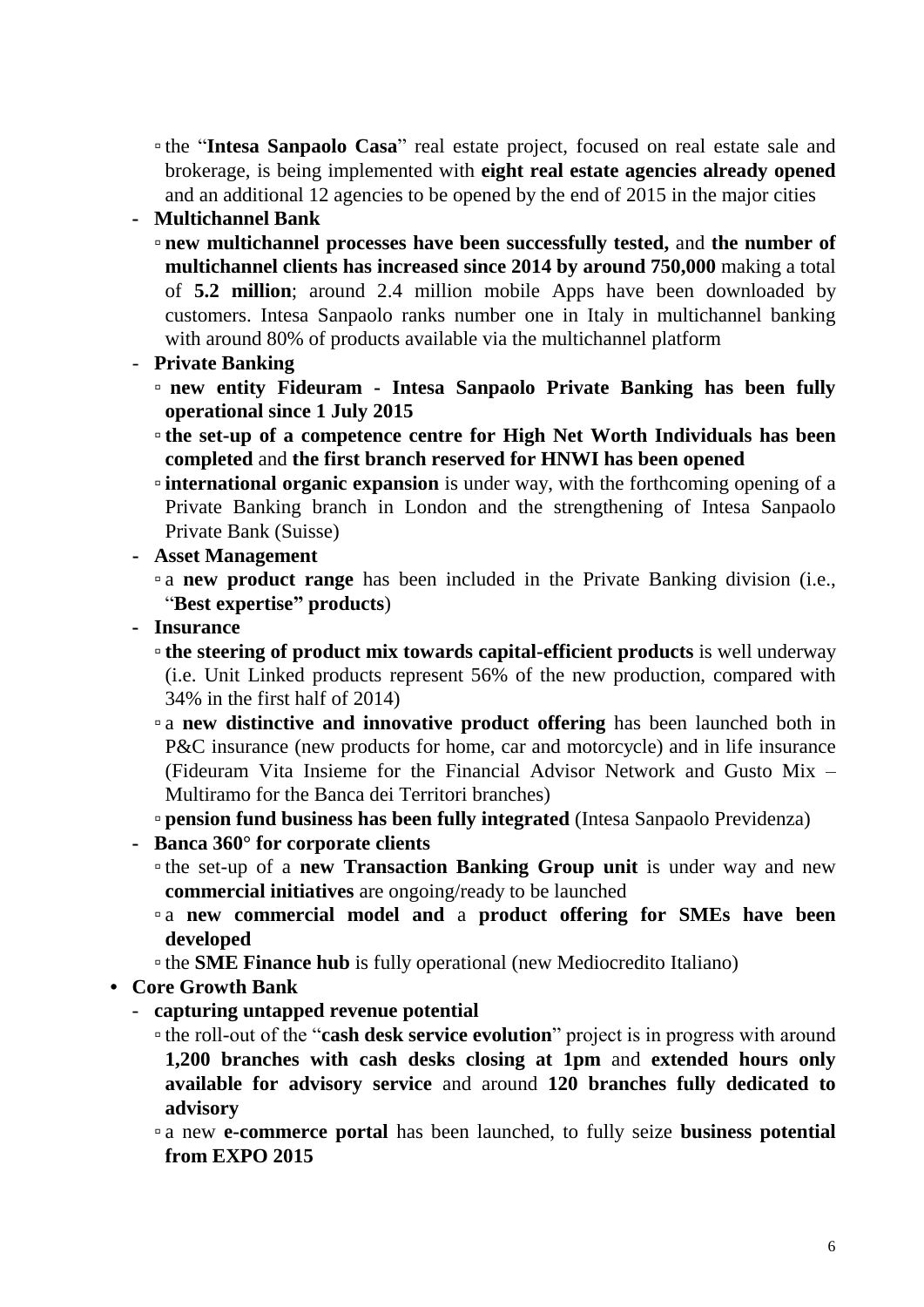- a **new service model** has been introduced in **the Banca dei Territori division**, with the creation of three specialised commercial value chains, the creation of approximately 1,200 managerial roles, and the innovation of the SME service model
- **consumer finance has been integrated into the branch network**
- the **new retail branch layout has been piloted** (30-35 branches to be activated by the end of 2015)
- the **Corporate and Investment Banking Asset Light model is fully operational**, with significant benefits in terms of cross-selling and distribution reinforcement under way
- a **front-line excellence programme** is being implemented in the Corporate and Investment Banking division, starting from the Corporate and Public Finance segment and Banca IMI
- a new **organisation is in place within the International of the Corporate and Investment Banking** division to serve top international clients; the **international strategy of Banca IMI** is being implemented, with a focus on core selected products
- a **new segmentation and** a **new service model** have been adopted for **affluent clients of the International Subsidiary Banks division**
- a **joint venture** in **merchant banking** with a specialised investor (Neuberger) has been established, with deconsolidation of activities
- **continuous cost management**
	- the **geographical footprint simplification** continues, with an additional **101 branches closed in the second quarter** of 2015, making a **total of approximately 150 branch closures since the beginning of 2015 and 420 closures since 2014**
	- the **simplification of legal entities is ongoing**: **the rationalisation of seven product factories**, performing leasing, factoring, specialised finance and advisory activities, **into one** (new Mediocredito Italiano) has been finalised, and **four local banks have been merged** into the Parent Company
- **dynamic credit and risk management**
	- the **proactive credit management value chain** is empowered across **all the Divisions**
	- **integrated management of substandard loans** is in place
	- **the Chief Lending Officer Governance area** has been reorganised and structured by business units
	- ▫**separate Risk Management and Compliance functions are now in place**, with a Chief Risk Officer and a Chief Compliance Officer **reporting directly to the CEO**
- **• Capital Light Bank**
	- Capital Light Bank is **fully operational** with **675 dedicated people** in place and **approximately €6.5bn of deleveraging has already been achieved**
	- **-** a **new performance management system** is fully operational on each asset class
	- **Re.O.Co.** (Real Estate Owned Company) is **fully up and running**, and has generated an estimated **positive impact** for the Group of around **€22m** since 2014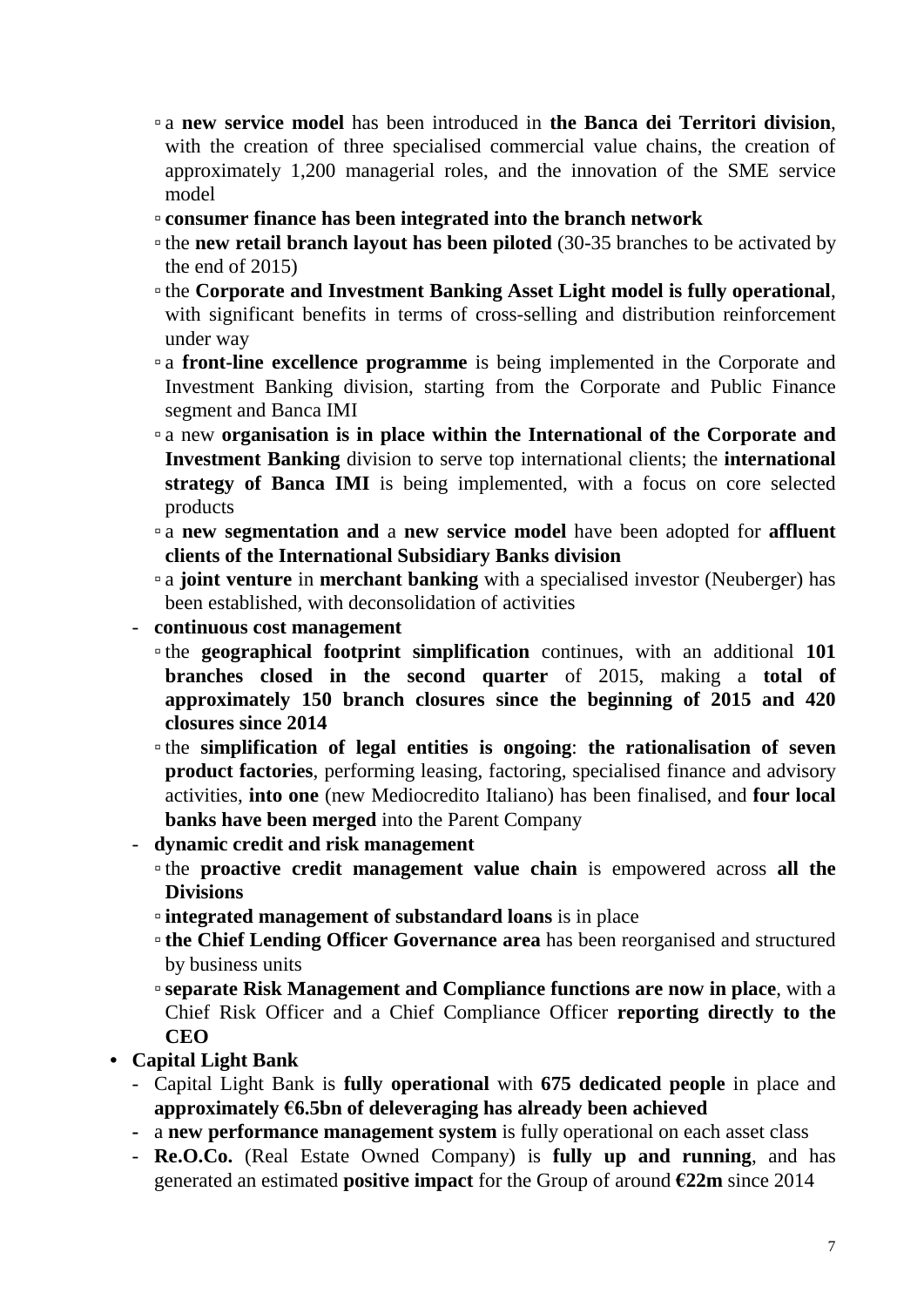- **• people and investment as key enablers**:
	- around **3,900 people have already been reallocated** to high priority initiatives
	- the **Investment Plan for Group employees has been finalised, registering the highest number of participants** in the Group's history
	- **people satisfaction within the Group** has **increased by 23 percentage points** versus 2013
	- the "**Big Financial Data**" programme for integrated management of customer and financial data is being implemented, with first delivery expected before year-end 2015
	- the **Chief Innovation Officer** is fully operative, and the "**Innovation Centre**", created for training and developing new products, processes and the "ideal branch", is fully up and running at the **new ISP Tower** in Turin
	- a **large-scale digitalisation programme** has been launched with the aim of improving efficiency and service level in top priority operating processes.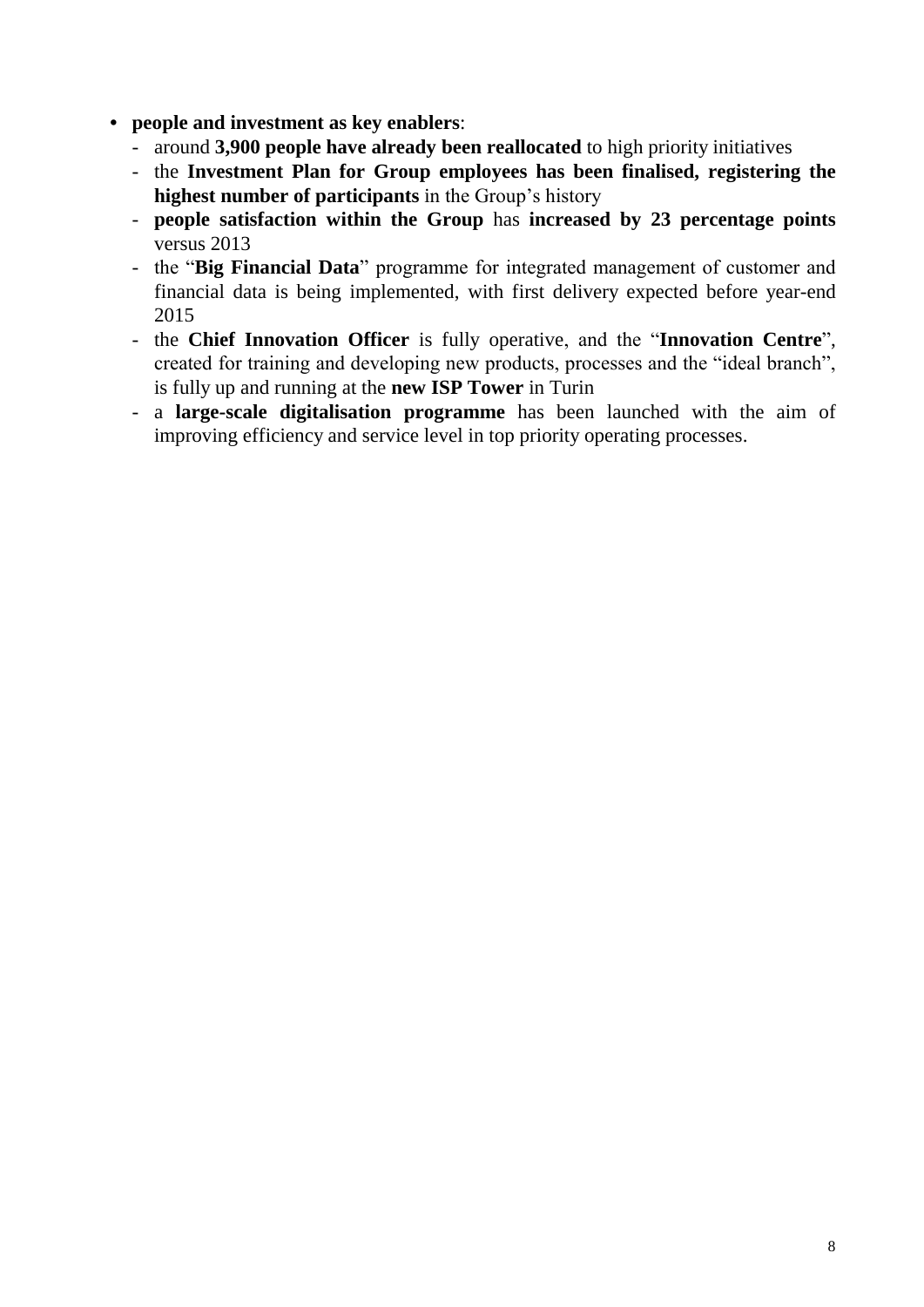#### **The income statement for the second quarter of 2015**

The consolidated income statement for Q2  $2015^{(8)}$  recorded **operating income** of  $\epsilon$ 4,648m, down 2.2% from €4,752m in Q1 2015 and up 4.2% from €4,462m in Q2 2014.

**Net interest income** for Q2 2015 amounted to €1,982m, up 0.3% from €1,976m in Q1 2015 and down 5.9% from €2,107m in Q2 2014.

**Net fee and commission income** amounted to €1,980m, up 9.2% from 1,814m in Q1 2015. Commissions on commercial banking activities were up 1.3%. Commissions on management, dealing and consultancy activities (including portfolio management, distribution of insurance products, dealing and placement of securities, etc.) were up 10.6% with commissions on distribution of insurance products rising 26.4%, commissions on portfolio management rising 10.3% (including performance commissions of  $\epsilon$ 60m in Q2 2015 and  $\epsilon$ 30m in Q1 2015, collected on a yearly basis on target maturity funds), and those on dealing and placement of securities declining 13.7%. Net fee and commission income increased by 14.6% in Q2 2015, compared with  $\epsilon$ 1,727m in Q2 2014. Specifically, commissions on commercial banking activities were down 6%, while those on management, dealing and consultancy activities were up 28.6% with commissions on portfolio management rising 40% (performance commissions contributed  $\epsilon$ 43m in Q2 2014), commissions on distribution of insurance products rising 38.4%, and those on dealing and placement of securities declining 17%.

\_\_\_\_\_\_\_\_ (8) During the preparation of the interim statement at September 30th 2008, in the wake of the global financial crisis, certain amendments to international accounting standards were introduced and adopted by the European Commission. In short, in accordance with these amendments it is possible to reclassify - in specific circumstances considered to be rare - unquoted financial instruments, or no longer quoted, in an active market and no longer held for trading or available for sale: in particular, out of the category "fair value through profit and loss" into the categories "available-for-sale" or the "held-to-maturity" or "loans and receivables", and out of the category "available-for-sale" into the category "loans and receivables". The Group, largely basing on the prices at July 1<sup>st</sup> 2008, reclassified financial assets held for trading of €690m into loans and receivables; the Group also reclassified financial assets available for sale of  $\epsilon$ 5,282m into loans and receivables. If these reclassifications had not been made, the profits/losses on trading for the second quarter of 2015 would have recorded a negative pre-tax impact of  $\epsilon$ 2m (a negative impact of  $\epsilon$ 4m in the first half of 2015, a positive impact of  $\epsilon$ 60m in full-year 2014, a positive impact of €94m in full-year 2013, a positive impact of €135m in full-year 2012, a negative impact of €11m in fullyear 2011, a positive impact of €92m in full-year 2010 and of €73m in full-year 2009, and a negative impact of  $6460m$  in full-year 2008) and the shareholders' equity as at 30 June 2015 would have included a negative pre-tax direct impact of  $\epsilon$ 913m (with a negative impact of  $\epsilon$ 58 in the second quarter of 2015 and a positive impact of 157m in the first half of 2015).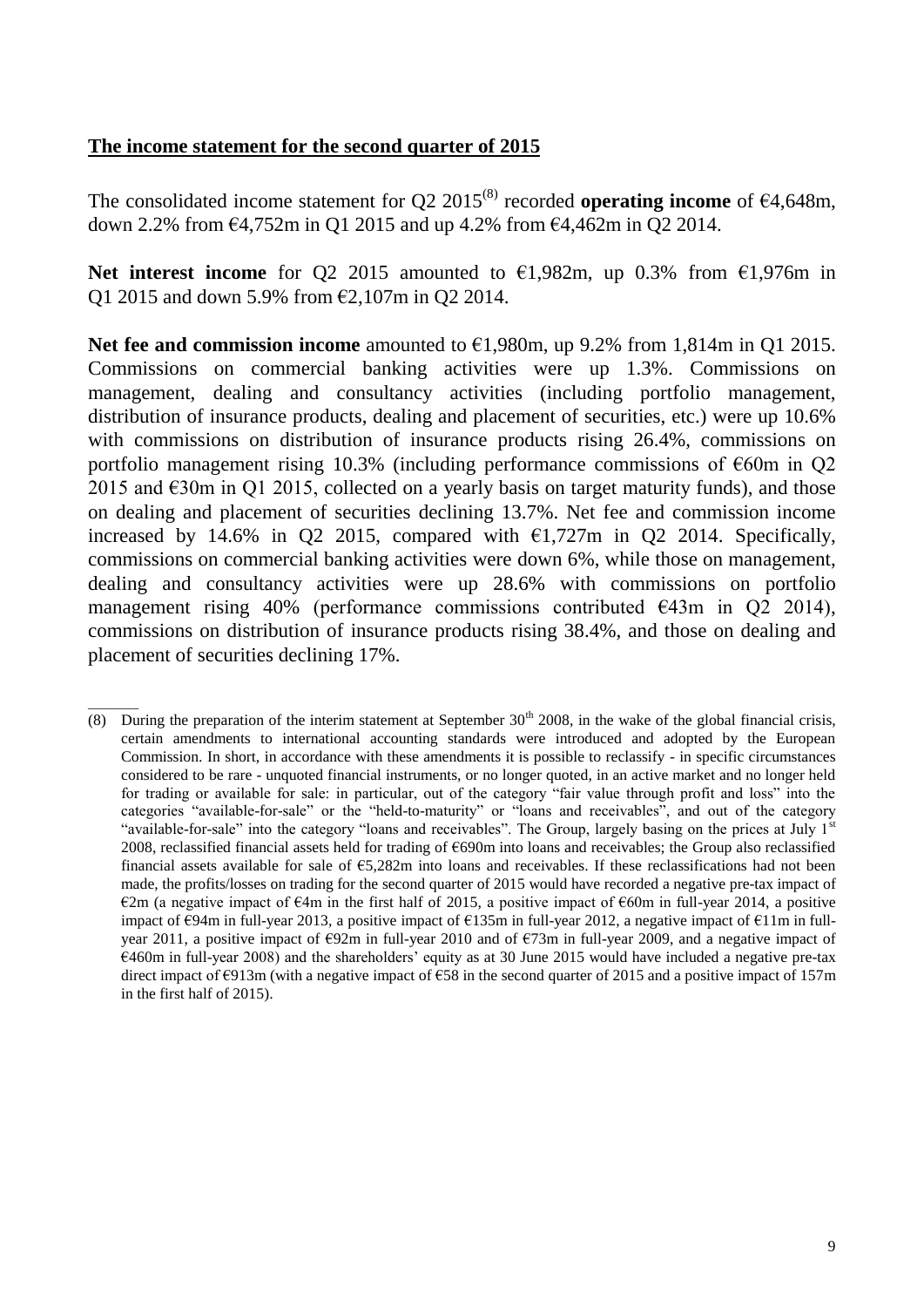**Profits on trading** were €380m (including €144m dividends from the stake in the Bank of Italy), compared with  $\epsilon$ 596 in Q1 2015. Profits from customers decreased to  $\epsilon$ 69m from €157m. Profits from capital markets and AFS financial assets decreased to €58m from  $E88m$ . Profits from trading and treasury activities decreased to  $E251m$  (including the aforementioned €144m dividends) from €352m. Profits from structured credit products were €3m versus losses of €2m. Profits on trading of €380m for Q2 2015 are compared with profits on trading of  $\epsilon$ 409m in Q2 2014, which recorded profits from customers of  $\epsilon$ 84m, profits from capital markets and AFS financial assets of €41m, profits from trading and treasury activities of €269m (including €161m dividends from the stake in the Bank of Italy), and profits from structured credit products of  $E15m$ .

**Income from insurance business** amounted to €282m (including a capital gain of €58m deriving from the sale of the stake held by subsidiary Intesa Sanpaolo Vita in Chinese life insurance company Union Life), compared with €343m in Q1 2015 and €251m in Q2 2014.

**Operating costs** amounted to  $\epsilon$ 2,123m, up 0.5% from  $\epsilon$ 2,112m in Q1 2015, due to increases in administrative expenses and adjustments, up 6.1% and 1.1% respectively, and a 2.3% decrease in personnel expenses. Operating costs for Q2 2015 were up 3.5% from  $\epsilon$ 2,052m in the same quarter of 2014, due to personnel expenses rising 4.2%, administrative expenses rising 1.2% and adjustments rising 7.3%.

As a result, **operating margin** amounted to  $\epsilon$ 2,525m, down 4.4% from  $\epsilon$ 2,640m in Q1 2015 and up 4.8% from  $\epsilon$ 2,410m in Q2 2014. The cost/income ratio was 45.7% in Q2 2015 versus 44.4% in Q1 2015 and 46% in Q2 2014.

Net **provisions** and adjustments (net provisions for risks and charges, net adjustments to loans, net impairment losses on other assets) amounted to  $\epsilon$ 1,012m, compared with  $\epsilon$ 902m in Q1 2015 and  $\epsilon$ 1,434m in Q2 2014. Net provisions for risks and charges amounted to €134m; these included estimated charges of  $€43m$  for full-year 2015 concerning the deposit guarantee scheme, as well as estimated charges of approximately  $\epsilon$ 20m for full-year 2015 concerning the European resolution fund which are in addition to those estimated in Q1 2015. Net provisions for risks and charges were  $E126m$  in Q1 2015 (including charges of around  $\epsilon$ 75m for the European resolution fund estimated for full-year 2015) and  $\epsilon$ 181m in Q2 2014 (including charges of  $\epsilon$ 65m following to the enactment of a legislation in Hungary concerning customer reimbursement and impacting the local banking system and, therefore, the Group's Hungarian subsidiary CIB Bank). Net adjustments to loans amounted to  $E$ 847m, compared with  $\epsilon$ 767m in Q1 2015 and  $\epsilon$ 1,186m in Q2 2014. Net impairment losses on other assets were €31m, compared with  $€9m$  in Q1 2015 and  $€67m$  in Q2 2014.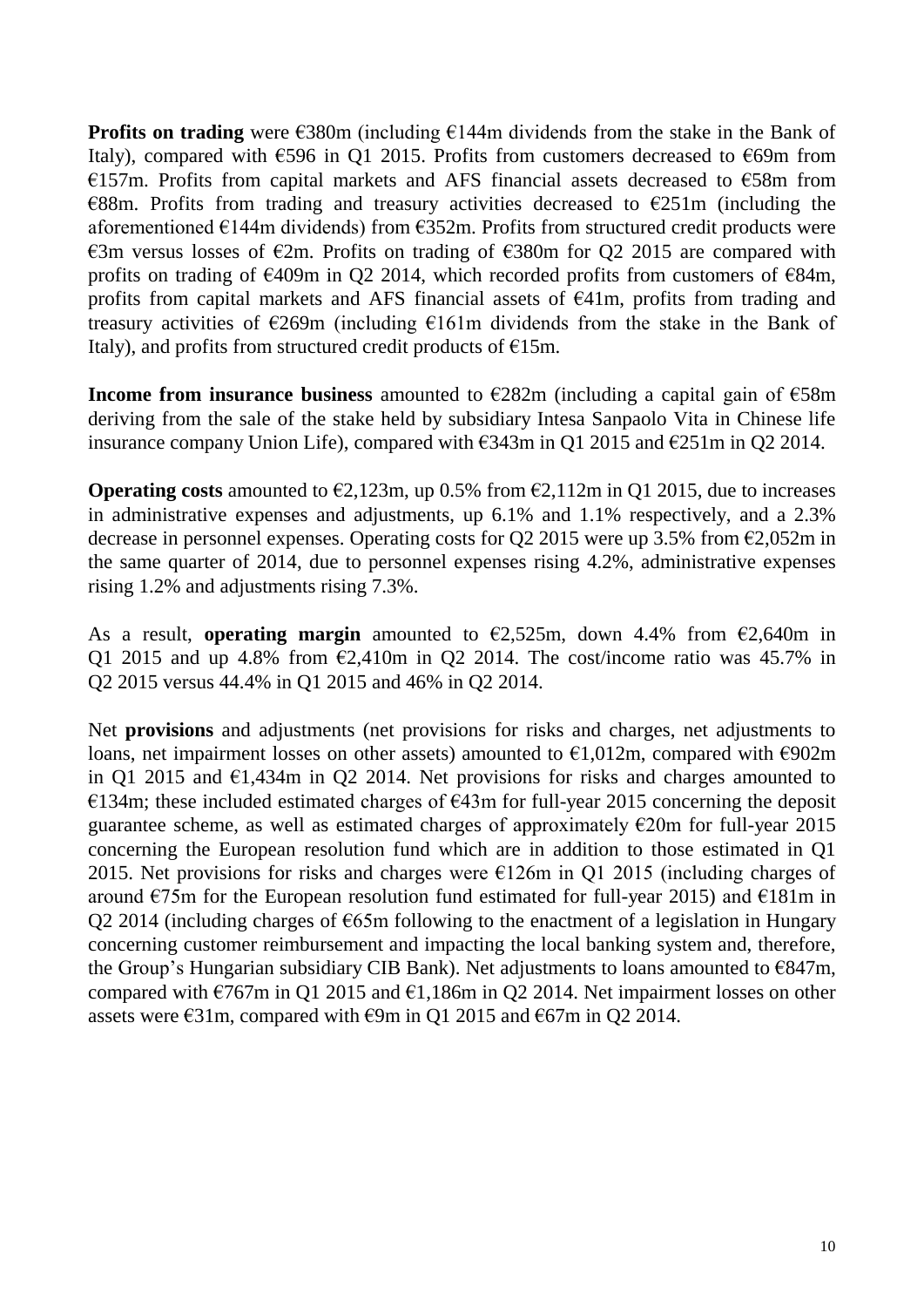**Profits/losses on investments held to maturity and on other investments** generated profits of  $\epsilon$ 38m, compared with  $\epsilon$ 28m in Q1 2015 and  $\epsilon$ 235m in Q2 2014 (including total capital gains of  $E220m$  deriving from SIA and NH Hoteles transactions).

**Income before tax from continuing operations** amounted to  $\epsilon$ 1,551m, down 12.2% from €1,766m in Q1 2015 and up 28.1% from €1,211m in Q2 2014.

**Consolidated net income** for the quarter amounted to  $\epsilon$ 940m, compared with  $\epsilon$ 1,064m in Q1 2015 and  $\epsilon$ 217m in Q2 2014, after accounting:

- taxes of  $£516m$
- charges (net of tax) for integration and exit incentives of  $E25m$
- charges from purchase cost allocation (net of tax) of  $\epsilon$ 33m
- minority interests of  $\epsilon$ 37m.

#### **The income statement for the first half of 2015**

The consolidated income statement for H1 2015 recorded **operating income** of €9,400m, up 9.7% from €8,572m in H1 2014.

**Net interest income** for H1 2015 amounted to €3,958m, down 6% from €4,211m in H1 2014.

**Net fee and commission income** amounted to €3,794m, up 14.6% from €3,310m in H1 2014. Commissions on commercial banking activities were down 3.2%. Commissions on management, dealing and consultancy activities (including portfolio management, distribution of insurance products, dealing and placement of securities, etc.) were up 29.6% with commissions on portfolio management rising 45.9% (including performance commissions of  $\epsilon$ 90m in H1 2015 and  $\epsilon$ 46m in H1 2014, collected on a yearly basis on target maturity funds), commissions on distribution of insurance products rising 27.9%, and those on dealing and placement of securities declining 8.4%.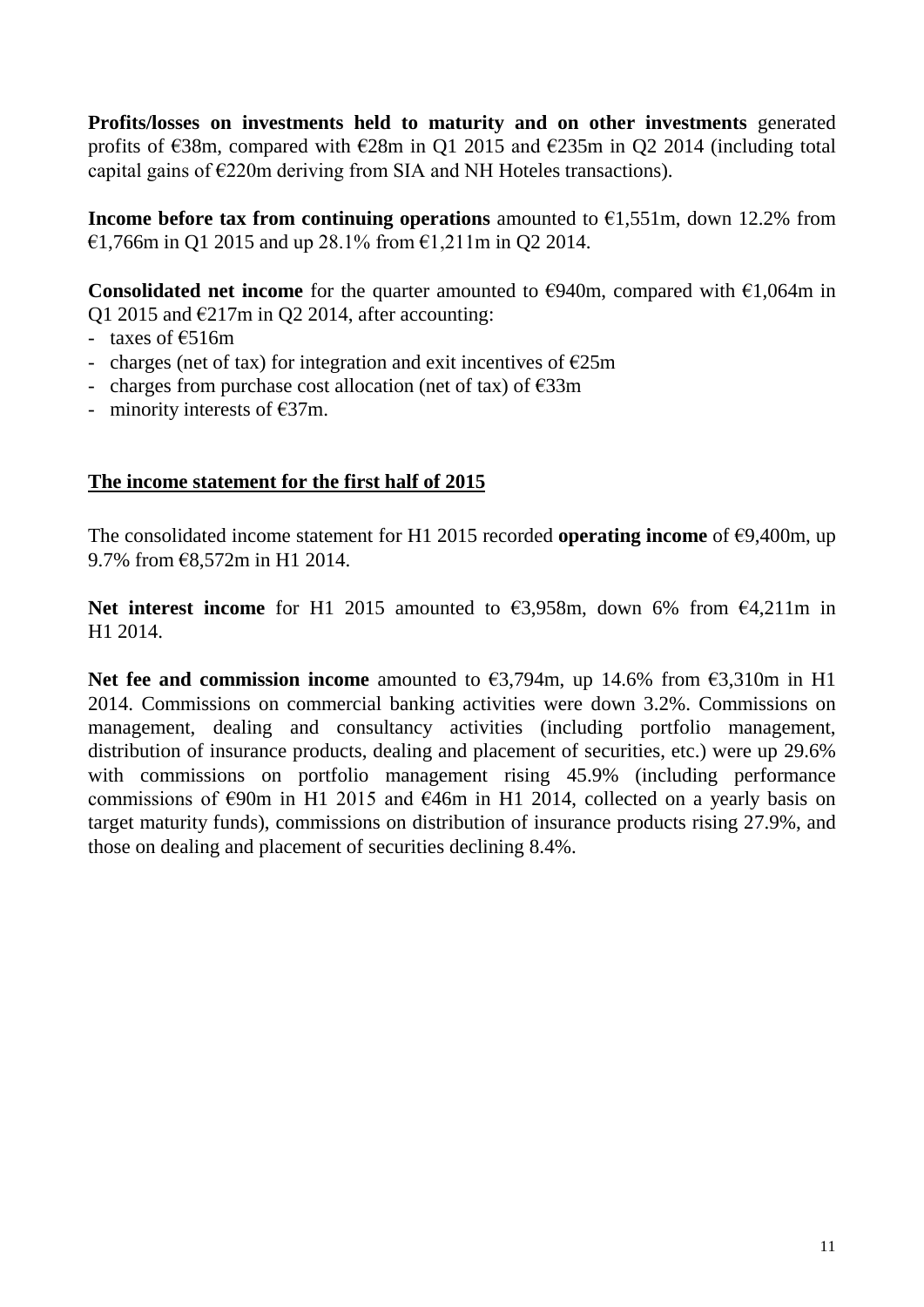**Profits on trading** were €976m (including €144m dividends from the stake in the Bank of Italy), compared with  $\epsilon$ 555 in H1 2014 (including  $\epsilon$ 161m dividends from the stake in the Bank of Italy). Profits from customers increased to  $\epsilon$ 227m from  $\epsilon$ 146m. Profits from capital markets and AFS financial assets increased to  $\epsilon$ 145m from  $\epsilon$ 83m. Profits from trading and treasury activities (which included the aforementioned dividends) increased to  $\epsilon$ 603m from  $\epsilon$ 301m. Profits from structured credit products decreased to one million euro from  $\epsilon$ 25m.

**Income from insurance business** amounted to  $\epsilon$ 625m (including a capital gain of  $\epsilon$ 58 million deriving from the sale of the stake held by subsidiary Intesa Sanpaolo Vita in Chinese life insurance company Union Life), compared with  $\epsilon$ 506m in H1 2014.

**Operating costs** amounted to  $\epsilon$ 4,235m, up 2.1% from  $\epsilon$ 4,148m in H1 2014, due to personnel expenses rising 2.9%, adjustments rising 6.4%, and administrative expenses declining 0.5%.

As a result, **operating margin** amounted to €5,165m, up 16.7% from €4,424m in H1 2014. The cost/income ratio was 45.1% in H1 2015 versus 48.4% in H1 2014.

Net **provisions** and adjustments (net provisions for risks and charges, net adjustments to loans, net impairment losses on other assets) amounted to  $\epsilon$ 1,914m, compared with  $\epsilon$ 2,583m in H1 2014. Net provisions for risks and charges amounted to  $\epsilon$ 260m, and included estimated charges of €43m for full-year 2015 concerning the deposit guarantee scheme and estimated charges of approximately  $\epsilon$ 95m for full-year 2015 concerning the European resolution fund. Net provisions for risks and charges were  $\epsilon$ 236m in H1 2014, and included charges of €65m following the enactment of a legislation in Hungary concerning customer reimbursement and impacting the local banking system and, therefore, the Group's Hungarian subsidiary CIB Bank. Net adjustments to loans amounted to  $\epsilon$ 1,614m, compared with  $\epsilon$ 2.268m in H1 2014. Net impairment losses on other assets were  $\epsilon$ 40m, compared with €79m in H1 2014.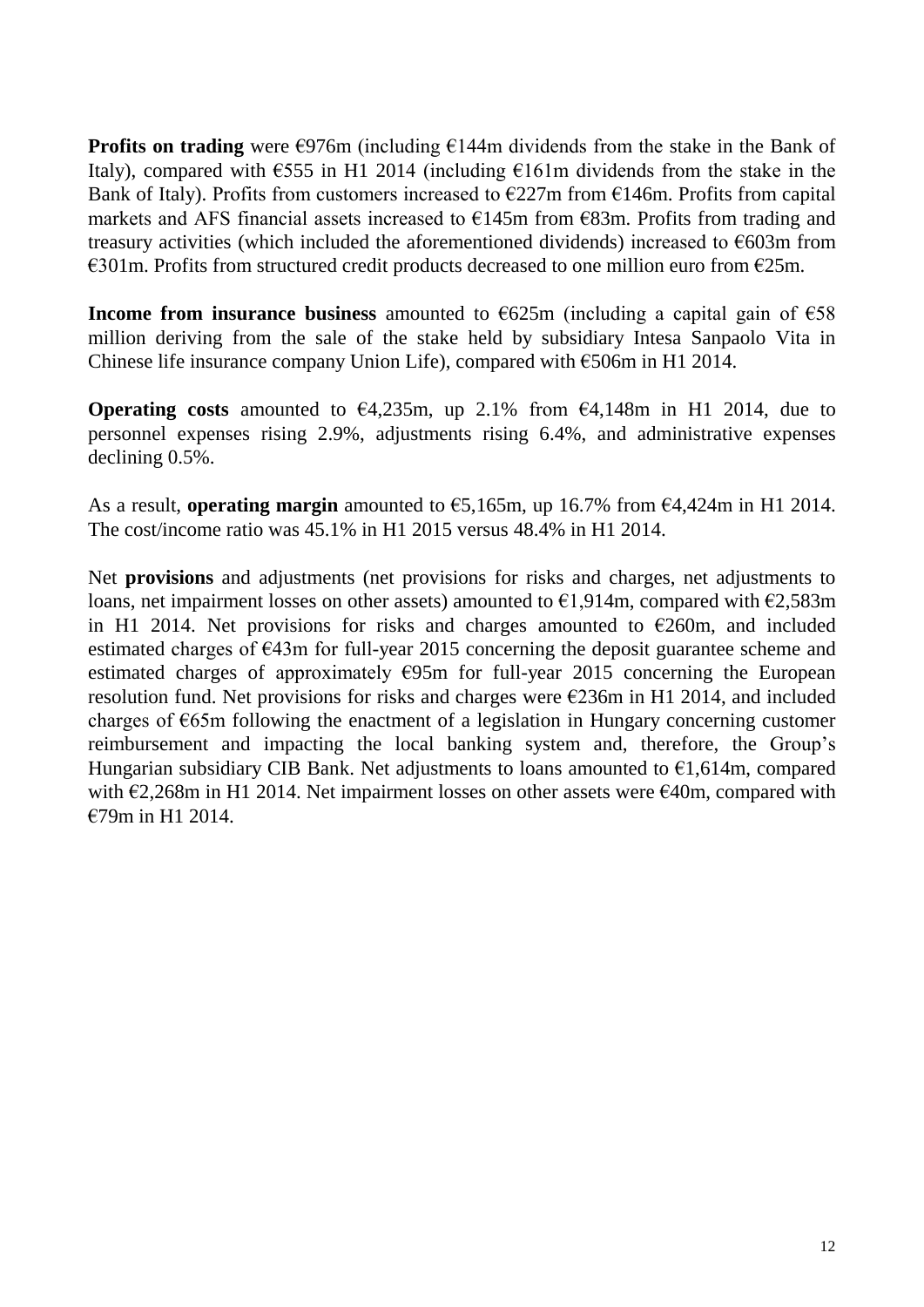**Profits/losses on investments held to maturity and on other investments** generated profits of  $\epsilon$ 66m, compared with  $\epsilon$ 310m in H1 2014 (including total capital gains of  $\epsilon$ 279m deriving from SIA and NH Hoteles transactions).

**Income before tax from continuing operations** amounted to  $\epsilon$ 3,317m, up 54.2% from €2,151m in H1 2014.

**Consolidated net income** for the first half of the year amounted to  $\epsilon$ 2,004m, compared with €720m in H1 2014, after accounting:

- taxes of  $£1.163m$
- charges (net of tax) for integration and exit incentives of  $\epsilon$ 31m
- charges from purchase cost allocation (net of tax) of  $\epsilon$ 59m
- minority interests of  $E60m$ .

### **Balance sheet as at 30 June 2015**

As regards the consolidated balance sheet figures, as at 30 June 2015 **loans to customers**  amounted to  $\epsilon$ 344bn, up 1.5% from 31 December 2014 and up 3.6% from 30 June 2014 (a 1.5 % decrease vs H1 2014 when taking into account average quarterly volumes instead of those at the end of the period). Total **non-performing loans** (doubtful, unlikely to pay, and past due) - net of adjustments - amounted to  $\epsilon$ 33,600m, up 0.9% from  $\epsilon$ 33,316m at year-end 2014. In detail, doubtful loans totalled  $\epsilon$ 14,255m from  $\epsilon$ 14,218m at year-end 2014, with a doubtful loans to total loans ratio of 4.1% (4.2% as at year-end 2014) and a cash coverage ratio of 63.1% (62.8% as at year-end 2014). Adding **collateral and guarantees** to the cash coverage, the total doubtful loan coverage ratio was 140% including collateral and 145% adding also personal guarantees. Loans included in the unlikely to pay category increased to €18,129m from €17,845m as at year-end 2014. Past due loans decreased to €1,216m from  $€1,253m$  at year-end 2014.

**Customer financial assets** amounted to €851bn (net of duplications between direct deposits and indirect customer deposits), up 2.9% from year-end 2014 and up 3.1% from 30 June 2014. Under customer financial assets, **direct deposits from banking business** amounted to €365bn, up 1.4% from year-end 2014 and down 2.9% from 30 June 2014; **direct deposits from insurance business and technical reserves** amounted to €124bn, up 4.9% from yearend 2014 and up 18.8% from 30 June 2014. Indirect customer deposits amounted to €485bn, up 4.1% from year-end 2014 and up 8.1% from 30 June 2014. **Assets under management** reached  $\epsilon$ 324bn, up 7.5% from year-end 2014 and up 15.8% from the end of June 2014. As for bancassurance, in the first half of 2015, the new business for life policies amounted to  $€13.5bn$  (7.4% higher than in H1 2014). Assets under administration and in custody amounted to €161bn, down 2.2% from year-end 2014 and down 4.7% from 30 June 2014.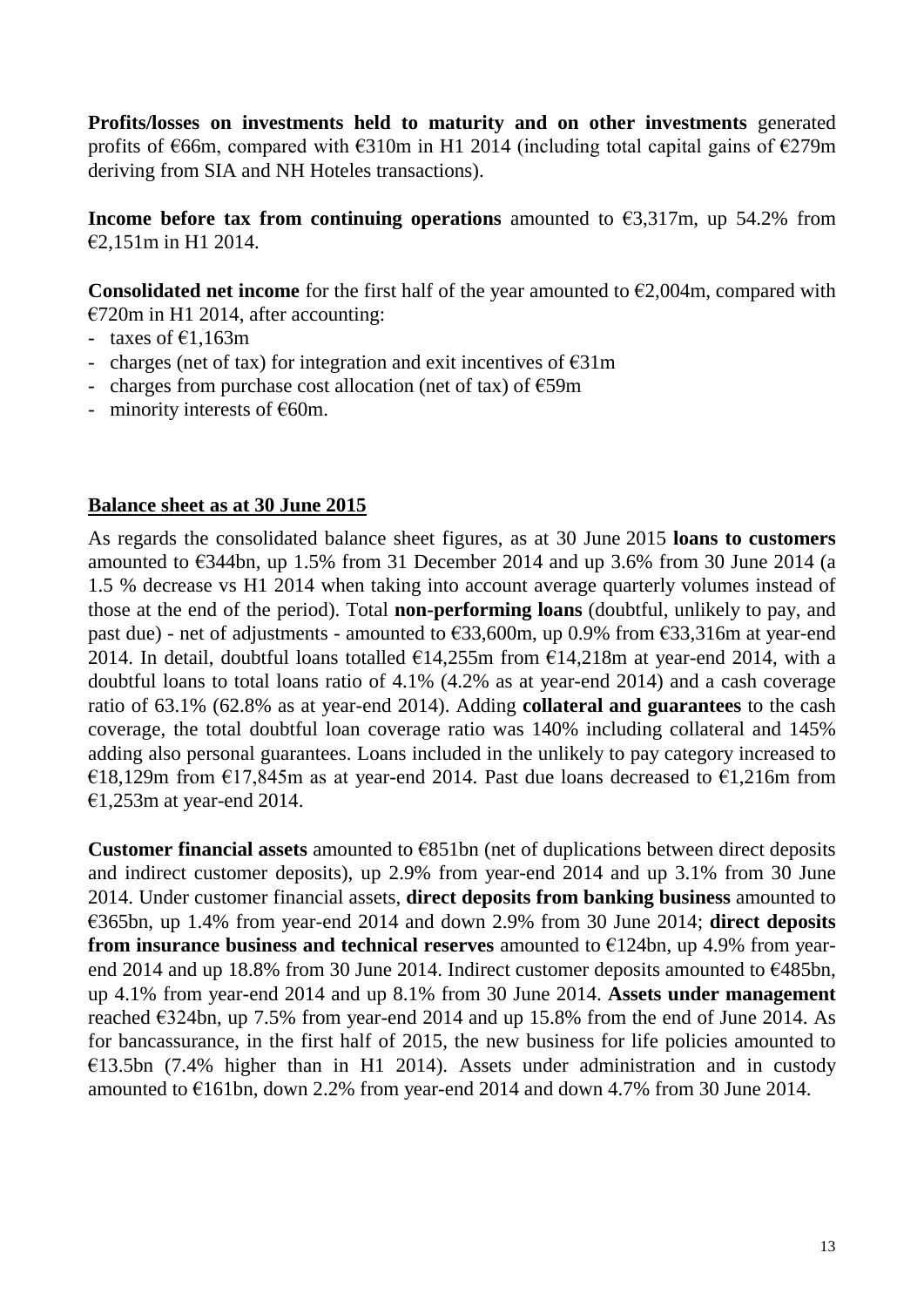**Capital ratios** as at 30 June 2015 - calculated by applying the transitional arrangements for 2015 and net of the one billion euro dividends accrued for the first half of the year - were as follows:

- Common Equity ratio<sup>(9)</sup> at 13.4% (13.6% at year-end 2014),
- Tier 1 ratio<sup>(9)</sup> at 14% (14.2% at year-end 2014),
- total capital ratio<sup>(9)</sup> at 17.2% (the same level as at year-end 2014).

The estimated pro-forma common equity ratio for the Group on a **fully loaded basis** stands at 13.3% (the same level as at year-end 2014). It has been calculated by applying the fully loaded parameters to the financial statements as at 30 June 2015, and considering the total absorption of deferred tax assets (DTAs) related to the goodwill realignment, the expected absorption of DTAs on losses carried forward, the expected distribution of H1 2015 net income of insurance companies, and the effect of the Danish compromise (under which insurance investments are risk weighted instead of being deducted from capital, with a benefit of six basis points).

\* \* \*

As a result of the strategic decisions taken, **Intesa Sanpaolo** has confirmed its position as **one of the most solid international banking Groups**. In addition to the asset quality and level of capital ratios commented on above, the Group has continued to build on the following key strengths:

#### ● a **robust liquidity profile** with

\_\_\_\_\_\_\_\_\_\_\_\_\_\_\_\_\_\_\_\_\_\_

- large availability of unencumbered eligible assets with Central Banks (including eligible assets received as collateral and excluding eligible assets currently used as collateral), corresponding to liquidity of  $\epsilon$ 58bn at the end of June 2015
- high level of liquid assets (made up of eligible assets available excluding eligible assets received as collateral - and eligible assets currently used as collateral) equal to  $\epsilon$ 110bn at the end of June 2015
- the Group's refinancing operations with the ECB to optimise the cost of funding amounting and support businesses in their investment, amounting, on average, to €23bn in the second quarter of 2015 (vs €14.8bn, on average, in Q1 2015 and €7.1bn, on average, in 2014) and consisting entirely of the four-year TLTRO funding. Under the TLTRO programme, the Group borrowed  $\epsilon$ 12.6bn in the last four months of 2014,  $\epsilon$ 10bn at the end of March 2015, and  $\epsilon$ 5bn at the end of June 2015
- stable and well-diversified sources of funding, with 72% of direct deposits from the banking business (including securities issued) generated from retail operations

<sup>(9)</sup> Includes H1 2015 net income after the deduction of accrued dividends.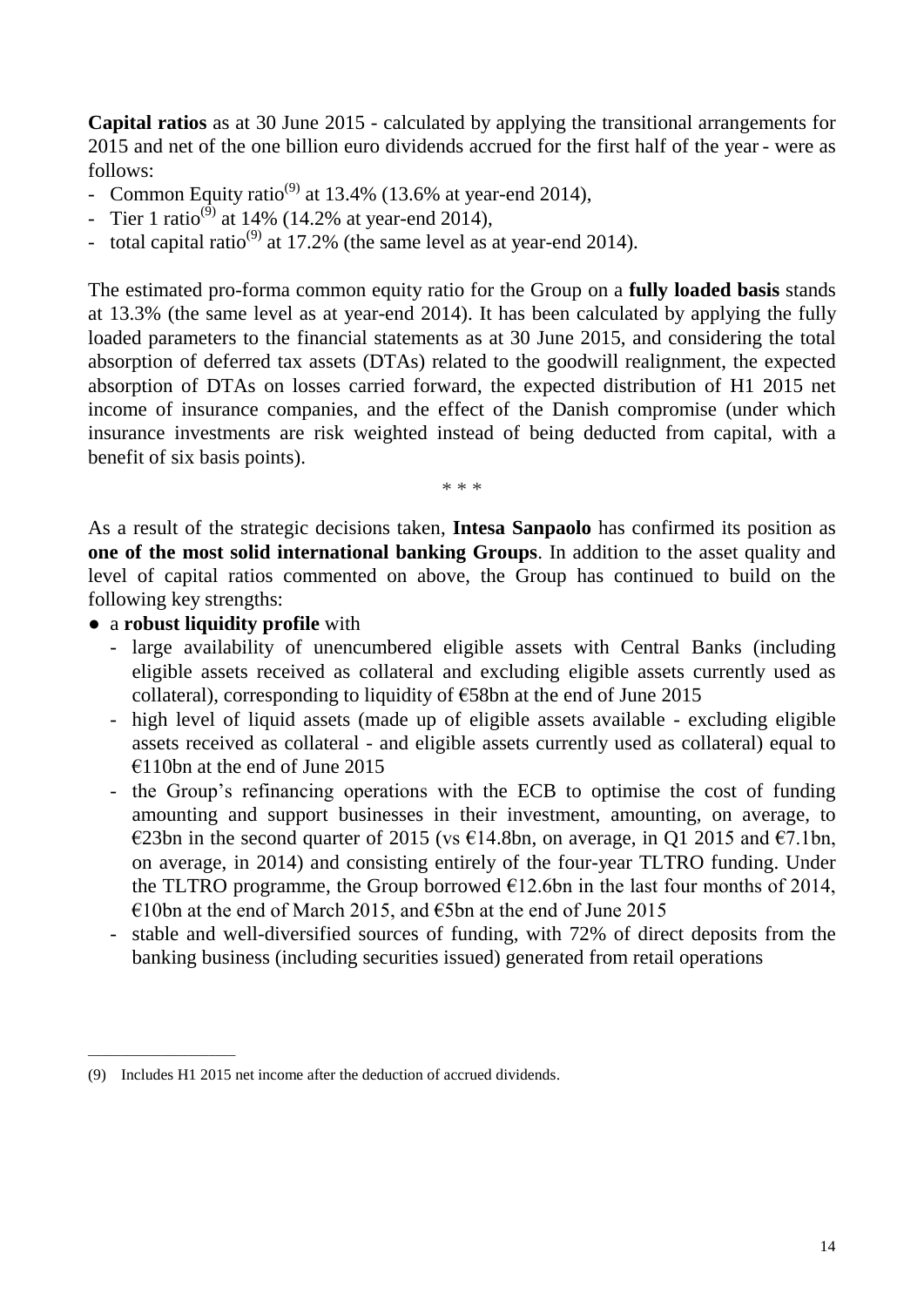- medium/long-term funding of approximately  $\epsilon$ 12.4bn raised to date, of which  $\epsilon$ 4.2bn retail
- benchmark issues of  $\epsilon$ 4.25bn of Eurobonds and  $\epsilon$ 1bn of covered bonds (more than 77% were placed with foreign investors) as regards medium/long-term wholesale funding
- **● low leverage** with
	- leverage ratio (6.7% as at 30 June 2015) and tangible net shareholders' equity to tangible assets ratio, both best-in class among major European banking groups;

**\* \* \***

As at 30 June 2015, the Intesa Sanpaolo Group's **operating structure** had a total network of 5,608 branches - of which 4,286 were in Italy and 1,322 were abroad - with 92,053 employees.

\* **\* \***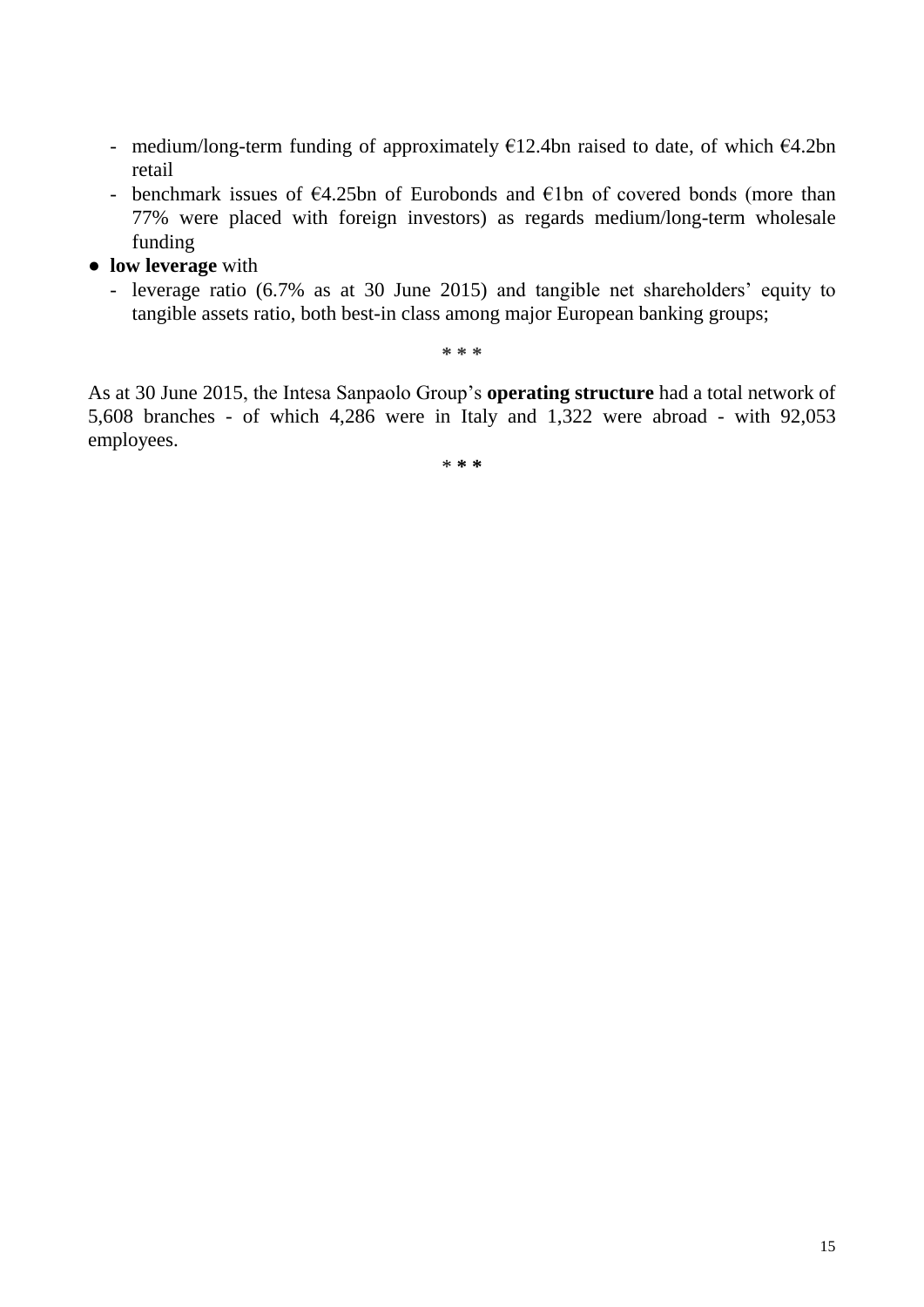#### **Breakdown of results by business area**

#### The **Banca dei Territori** division comprises:

- Retail customers (individual customers with financial assets up to  $\epsilon$ 100,000 and businesses/companies with low-complexity needs)
- Personal customers (individual customers with financial assets between  $\epsilon$ 100,000 and  $f(1m)$
- SME customers, including companies whose group turnover is below  $\epsilon$ 350m.

The division includes Banca Prossima operating at the service of non-profit entities through the Group's branches with regional centres and a team of specialists, Mediocredito Italiano, which is the SME Finance Hub, and Setefi operating in electronic payments.

In the second quarter of 2015, the Banca dei Territori division recorded:

- operating income of  $\epsilon$ 2,346m, -0,3% versus  $\epsilon$ 2,352 m in Q1 2015;
- operating costs of  $\epsilon$ 1,210m, -1.0% versus  $\epsilon$ 1,223m in O1 2015;
- operating margin of  $\epsilon$ 1,136m, +0.6% versus  $\epsilon$ 1,129m in Q1 2015;
- a cost/income ratio of 51.6% versus 52% in Q1 2015;
- net provisions and adjustments of  $\epsilon$ 534m versus  $\epsilon$ 514m in Q1 2015;
- income before tax from continuing operations of  $\epsilon$ 602m, -2.2% versus  $\epsilon$ 616m in O1 2015;
- net income of  $\epsilon$ 338m, -5.8% versus  $\epsilon$ 359m in Q1 2015.

In the first half of 2015, the Banca dei Territori division recorded:

- operating income of  $\epsilon$ 4,699m, -2.5% versus  $\epsilon$ 4,818m in H1 2014, contributing approximately 50% of the consolidated operating income (56% in H1 2014);

- operating costs of  $\epsilon$ 2,433m, -1.5% versus  $\epsilon$ 2,471m in H1 2014;

- operating margin of  $\epsilon$ 2,266m, -3.5% versus  $\epsilon$ 2,347m in H1 2014;
- a cost/income ratio of 51.8% versus 51.3% in H1 2014;
- net provisions and adjustments of  $\epsilon$ 1,048m versus  $\epsilon$ 1,176m in H1 2014;
- income before tax from continuing operations of  $\epsilon$ 1,218m, +4% versus  $\epsilon$ 1,171m in H1 2014;
- net income of  $698m$ , +4.2% versus  $670m$  in H1 2014.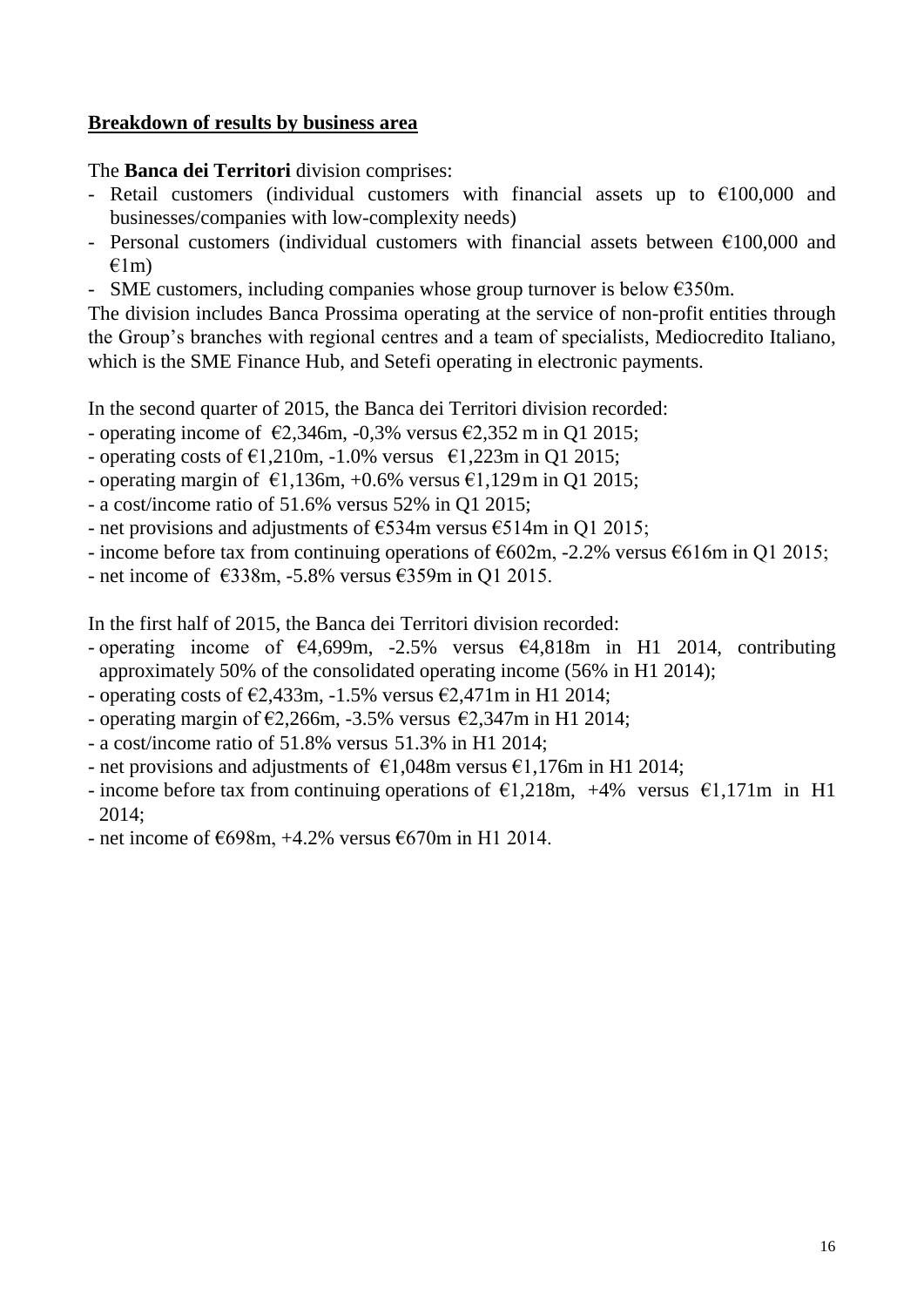### The **Corporate and Investment Banking** division includes:

- International Network & Global Industries, which manages relationships with approximately 1,200 global industrial corporates operating in eight key industries with high growth potential (automotive & industrial; basic resources & diversified; consumer, retail & luxury; healthcare & chemical; infrastructures; oil & gas; power & utilities; telecom, media & technology). Furthermore, this department is responsible for foreign branches, representative offices and foreign subsidiaries carrying out corporate banking (Société Européenne de Banque, Intesa Sanpaolo Bank Ireland and Intesa Sanpaolo Brasil), and provides specialist assistance in supporting the internationalisation of Italian corporates and export development
- Corporate and Public Finance, which manages relationships with approximately 700 large to mid-sized Italian corporates and provides services to government, public entities, local authorities, universities, public utilities, general contractors, and public and private healthcare providers
- Global Banking & Transaction, which is responsible for relationships with financial institutions, management of transactional services related to payment systems, trade and export finance products and services, as well as custody and settlement of Italian securities (local custody)
- Banca IMI, which operates in investment banking (M&A and advisory), structured finance, capital markets and primary markets (equity and debt capital market).

The division also comprises the management of the Group's proprietary trading.

In the second quarter of 2015, the Corporate and Investment Banking division recorded:

- operating income of  $E841m$ , -10.6% versus  $E941m$  in Q1 2015;
- operating costs of  $E221m$ , in line with Q1 2015;
- operating margin of  $620m$ , -13.8% versus  $6720m$  in Q1 2015;
- a cost/income ratio of 26.2% versus 23.5% in Q1 2015;
- net provisions and adjustments of  $\epsilon$ 89m versus  $\epsilon$ 41m in O1 2015;
- income before tax from continuing operations of  $\epsilon$ 532m, -21.6% versus  $\epsilon$ 678m in Q1 2015;
- net income of  $\epsilon$ 375m, -17.5% versus  $\epsilon$ 454m in Q1 2015.

In the first half of 2015, the Corporate and Investment Banking division recorded:

- operating income of  $\epsilon$ 1,782m, +2.7% versus  $\epsilon$ 1,735m in H1 2014, contributing around 19% of the consolidated operating income (20% in H1 2014);
- operating costs of  $\epsilon$ 442m, +10.8% versus  $\epsilon$ 399m in H1 2014;
- operating margin of  $\epsilon$ 1,340m, +0.3% versus  $\epsilon$ 1,336m in H1 2014;
- a cost/income ratio of 24.8% versus 23% in H1 2014;
- net provisions and adjustments of  $\epsilon$ 130m versus  $\epsilon$ 266m in H1 2014;
- no profits/losses on investments held to maturity and on other investments versus profits of €4m in H1 2014;
- income before tax from continuing operations of  $\epsilon$ 1,210m, +12.7% versus  $\epsilon$ 1,074m in H1 2014;
- net income of  $\epsilon$ 829m, +14.3% versus  $\epsilon$ 725m in H1 2014.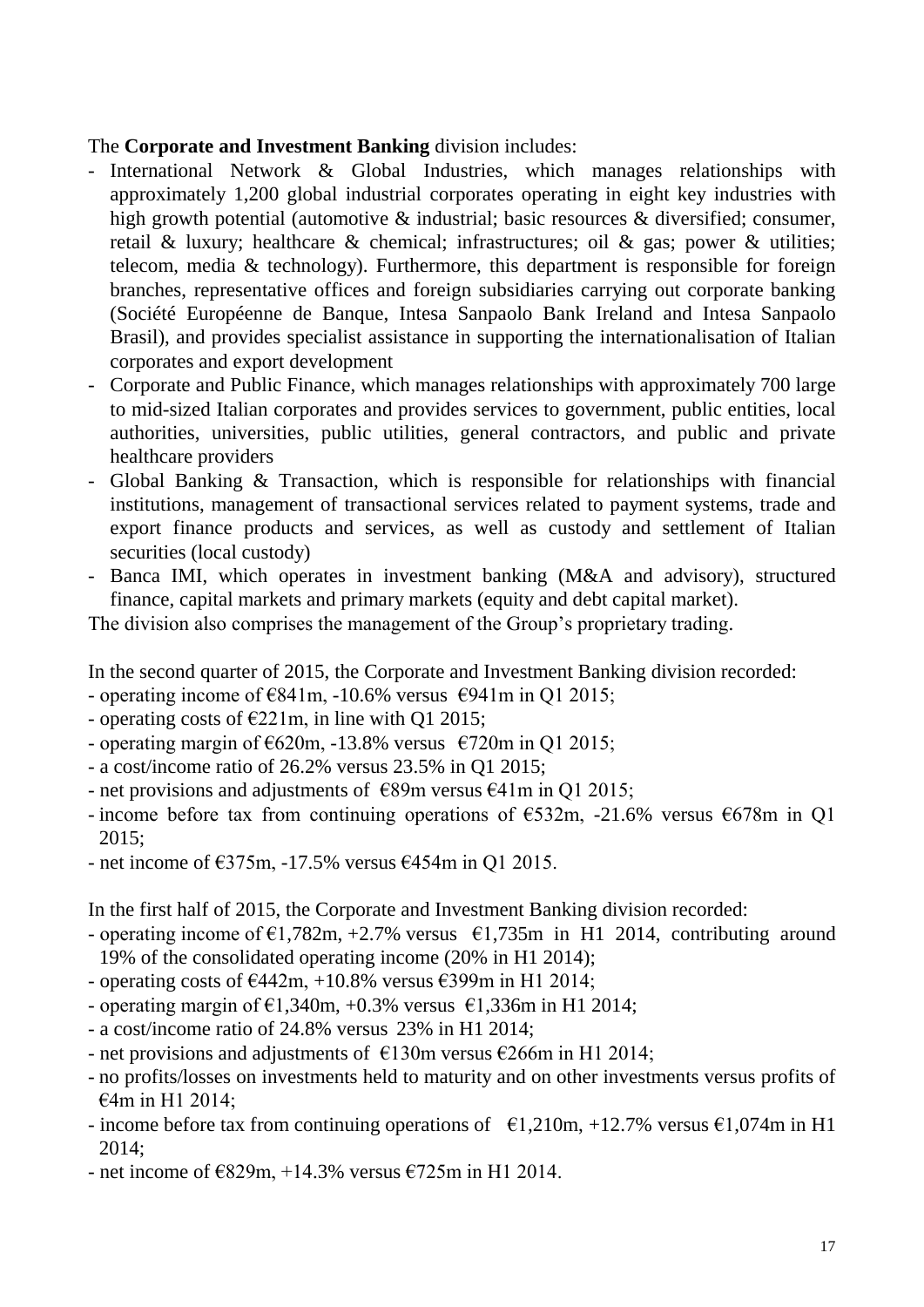The **International Subsidiary Banks**<sup>(10)</sup> division is responsible for operations on international markets through commercial banking subsidiaries and associates, and provides guidelines, coordination and support for the Group's subsidiaries. It is responsible for defining the Group's development strategy related to its direct presence abroad, including exploring and analysing new growth opportunities in markets where the Group already has a presence, as well as in new ones. This division also coordinates operations of international subsidiary banks and their relations with the Parent Company's head office departments and the Corporate and Investment Banking division's branches and offices abroad. The division is in charge of the Group's operations in the following geographical areas: i) South-Eastern Europe, through Privredna Banka Zagreb in Croatia, Banca Intesa Beograd in Serbia, Intesa Sanpaolo Banka Bosna i Hercegovina in Bosnia and Herzegovina, Intesa Sanpaolo Bank Albania, Intesa Sanpaolo Bank Romania; ii) Central-Eastern Europe, through Banka Koper in Slovenia, VUB Banka in Slovakia and CIB Bank in Hungary; iii) CIS & South Mediterranean, through Banca Intesa in the Russian Federation and Bank of Alexandria in Egypt.

In the second quarter of 2015, the International Subsidiary Banks division recorded:

- operating income of  $\epsilon$ 542m, +7.3% versus  $\epsilon$ 505m in O1 2015;
- operating costs of  $\epsilon$ 256m, +1.0% versus  $\epsilon$ 254m in Q1 2015;
- operating margin of  $\epsilon$ 286m, +13.7% versus  $\epsilon$ 251m in Q1 2015;
- a cost/income ratio of 47.3% versus 50.3% in Q1 2015;
- net provisions and adjustments of  $\epsilon$ 80m versus  $\epsilon$ 85m in Q1 2015;
- profits/losses on investments held to maturity and on other investments of  $\epsilon$ 1m, versus losses of  $\epsilon$ 1m in O1 2015;
- income before tax from continuing operations of  $\epsilon$ 207m, +25% versus  $\epsilon$ 166m in Q1 2015;
- net income of  $\epsilon$ 156m, +29.9% versus  $\epsilon$ 120m in Q1 2015.

In the first half of 2015, the International Subsidiary Banks division recorded:

- operating income of  $\epsilon$ 1,048m, +5.1% versus  $\epsilon$ 997m in H1 2014, contributing approximately 11% of the consolidated operating income (12% in H1 2014);
- operating costs of  $\epsilon$ 511m, +0.8% versus  $\epsilon$ 507m in H1 2014;
- operating margin of  $\text{\textsterling}537m$ , +9.6% versus  $\text{\textsterling}490m$  in H1 2014;
- a cost/income ratio of 48.8% versus 50.9% in H1 2014;
- net provisions and adjustments of  $\epsilon$ 164m versus  $\epsilon$ 180m in H1 2014;
- income before tax from continuing operations of  $\epsilon$ 373m, +20.3% versus  $\epsilon$ 310m in H1 2014;
- net income of  $\epsilon$ 276m, +19.5% versus  $\epsilon$ 231m in H1 2014.

\_\_\_\_\_\_\_\_

<sup>(10)</sup> The International Subsidiary Banks division does not include Pravex-Bank in Ukraine and the bad bank of CIB Bank in Hungary. Both are placed in a reporting line to the Capital Light Bank business unit.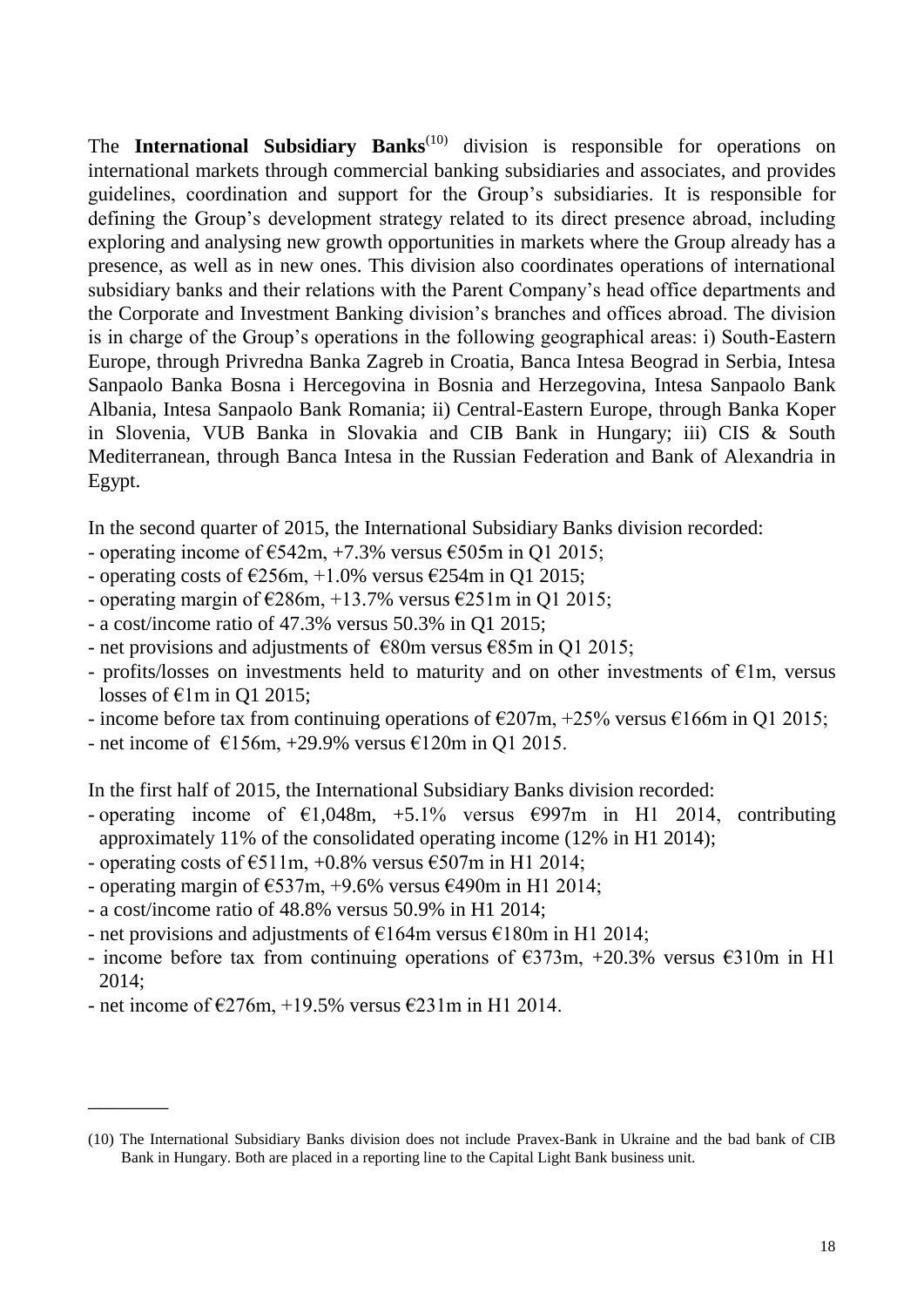The **Private Banking** division serves the top customer segment (Private and High Net Worth Individuals) through Fideuram and its subsidiaries Fideuram Investimenti, Intesa Sanpaolo Private Banking, Sirefid, Fideuram Fiduciaria, Intesa Sanpaolo Private Bank (Suisse) and Fideuram Asset Management Ireland.

In the second quarter of 2015, the Private Banking division recorded:

- operating income of  $\epsilon$ 460m, +7.7% versus  $\epsilon$ 427m in Q1 2015;
- operating costs of  $\epsilon$ 133m, +4.1% versus  $\epsilon$ 127m in Q1 2015;
- operating margin of  $\epsilon$ 327m, +9.2% versus  $\epsilon$ 300m in Q1 2015;
- a cost/income ratio of 28.9% versus 29.8% in Q1 2015;
- net release of  $\epsilon$ 2m versus net provisions and adjustments of  $\epsilon$ 14m in Q1 2015;
- income before tax from continuing operations of  $\epsilon$ 329m, +15.3% versus  $\epsilon$ 285m in Q1 2015;
- net income of  $\epsilon$ 194m, +8.7% versus  $\epsilon$ 178m in Q1 2015.

In the first half of 2015, the Private Banking division recorded:

- operating income of  $\epsilon$ 887m, +25.6% versus  $\epsilon$ 706m in H1 2014, contributing approximately 9% of the consolidated operating income (8% in H1 2014);
- operating costs of  $\epsilon$ 260m, +7.9% versus  $\epsilon$ 241m in H1 2014;
- operating margin of  $\epsilon$ 627m, +34.8% versus  $\epsilon$ 465m in H1 2014;
- a cost/income ratio of 29.3% versus 34.1% in H1 2014;
- net provisions and adjustments of  $E12m$  versus  $E42m$  in H1 2014;
- income before tax from continuing operations of  $\epsilon$ 615m, +45.4% versus  $\epsilon$ 423m in H1 2014;
- net income of  $\epsilon$ 372m, +50.6% versus  $\epsilon$ 247m in H1 2014.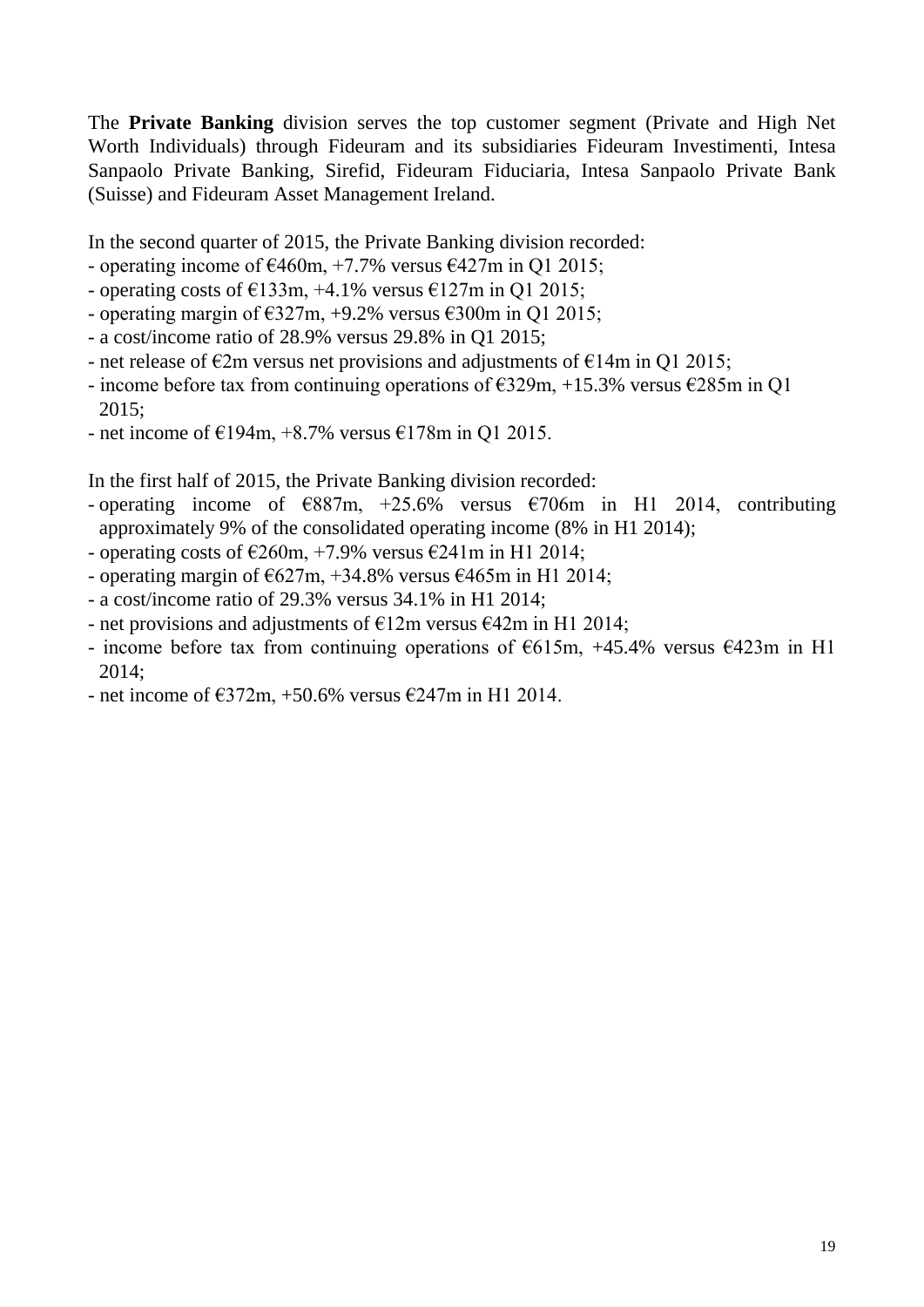The **Asset Management** division develops asset management solutions targeted at the Group's customers, commercial networks outside the Group and the institutional clientele through Eurizon Capital. Eurizon Capital controls Eurizon Capital SA (Luxembourg), a company specialising in managing Luxembourg mutual funds with low tracking error and VUB Asset Management (Slovakia) which is 50.12% owned by Eurizon Capital SA and heads up the Hungarian CIB IFM and the Croatian PBZ Invest (Eastern European asset management hub). Eurizon Capital also controls Epsilon Associati SGR, a company specialising in managing structured products and mutual funds using quantitative methods which is 51% owned by Eurizon Capital and 49% owned by Banca IMI. Eurizon Capital owns a 49% stake in a Chinese asset management company, Penghua Fund Management.

In the second quarter of 2015, the Asset Management division recorded:

- operating income of  $\epsilon$ 211m, +31.5% versus  $\epsilon$ 160m in Q1 2015;
- operating costs of  $\epsilon$ 35m, +7.9% versus  $\epsilon$ 32m in Q1 2015;
- operating margin of  $E176m$ , +37.5% versus  $E128m$  in Q1 2015;
- a cost/income ratio of 16.6% versus 20.3% in Q1 2015;
- net provisions and adjustments of  $\epsilon$ 1m versus no provisions and adjustments in Q1 2015;
- income before tax from continuing operations of  $E174m$ ,  $+36.5\%$  versus  $E128m$  in O1 2015;
- net income of  $E128m$ , +36.4% versus  $E94m$  in Q1 2015.

In the first half of 2015, the Asset Management division recorded:

- operating income of  $\epsilon$ 371m, +50.2% versus  $\epsilon$ 247m in H1 2014, contributing approximately 4% of the consolidated operating income (3% in H1 2014);
- operating costs of  $668m$ , +9.7% versus  $62m$  in H1 2014;
- operating margin of  $\text{\textsterling}303m$ , +63.8% versus  $\text{\textsterling}185m$  in H1 2014;
- a cost/income ratio of 18.3% versus 25.1% in H1 2014;
- net provisions and adjustments of  $\epsilon$ 1m versus net release of  $\epsilon$ 2m in H1 2014;
- income before tax from continuing operations of  $\epsilon$ 302m, +61.5% versus  $\epsilon$ 187m in H1 2014;
- net income of  $\epsilon$ 223m, +85.8% versus  $\epsilon$ 120m in H1 2014.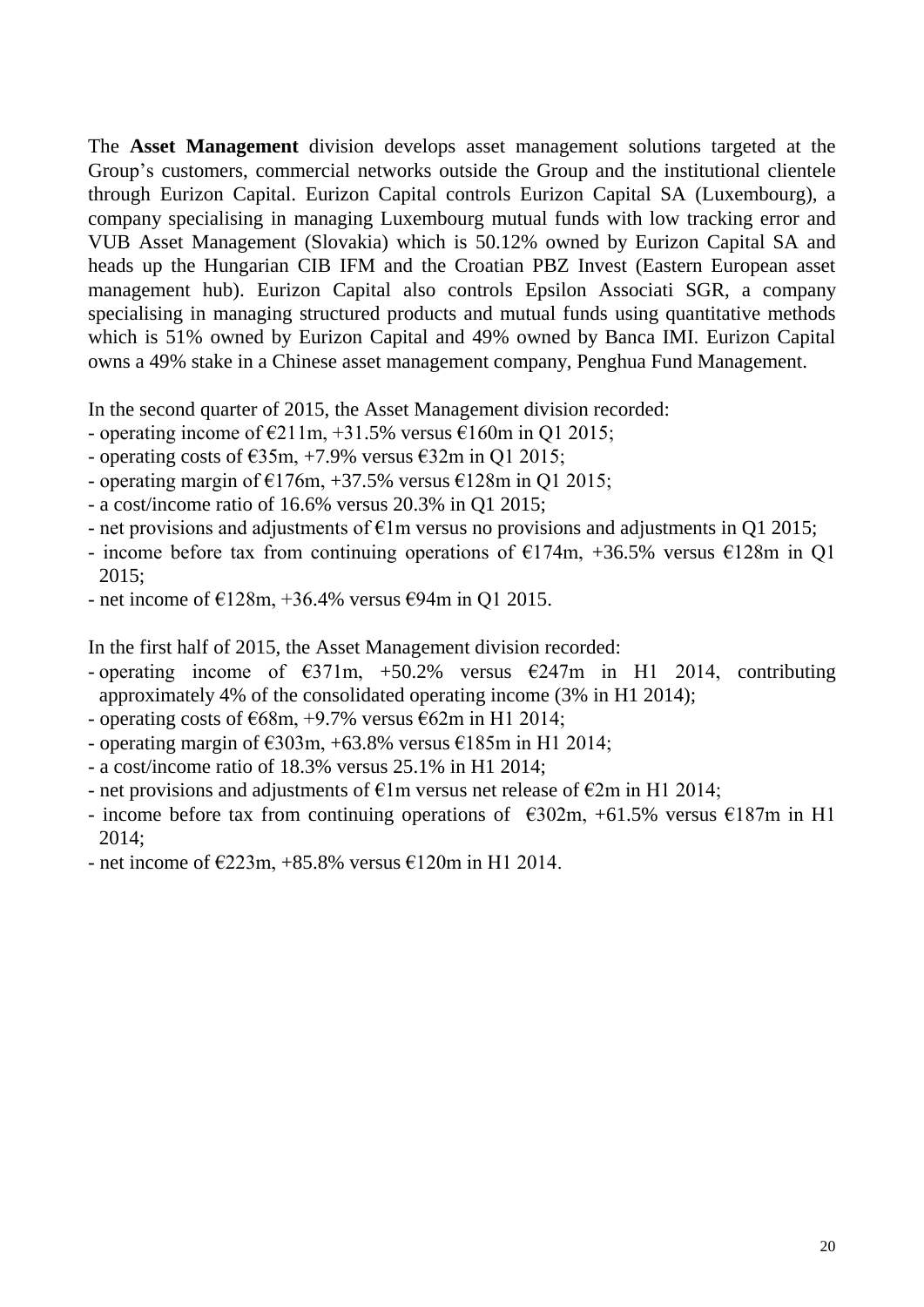The **Insurance** division develops insurance products tailored for the Group's clients and coordinates the operations of Intesa Sanpaolo Vita (which controls Intesa Sanpaolo Assicura) and Fideuram Vita.

In the second quarter of 2015, the Insurance division recorded:

- operating income of  $\epsilon$ 306m, -11.3% versus  $\epsilon$ 344m in Q1 2015;
- operating costs of  $\epsilon$ 38m, +7% versus  $\epsilon$ 35m in Q1 2015;
- operating margin of  $\epsilon$ 268m, -13.4% versus  $\epsilon$ 309m in Q1 2015;
- a cost/income ratio of 12.3% versus 10.2% in Q1 2015;
- net provisions and adjustments of  $\epsilon$ 1m versus no provisions and adjustments in Q1 2015;
- income before tax from continuing operations of  $\epsilon$ 267m, -13.6% versus  $\epsilon$ 310m in Q1 2015;
- net income of  $E189m$ , -7.3% versus  $E204m$  in Q1 2015.

In the first half of 2015, the Insurance division recorded:

- operating income of  $\epsilon$ 650m, +27.2% versus  $\epsilon$ 511m in H1 2014, contributing around 7% of the consolidated operating income (6% in H1 2014);
- operating costs of  $\epsilon$ 73m, +1.4% versus  $\epsilon$ 72m in H1 2014;
- operating margin of  $\epsilon$ 577m, +31.4% versus  $\epsilon$ 439m in H1 2014;
- a cost/income ratio of 11.2% versus 14.1% in H1 2014;
- no provisions and adjustments versus net provisions and adjustments of  $\epsilon$ 1m in H1 2014;
- income before tax from continuing operations of  $\epsilon$ 577m, +31.7% versus  $\epsilon$ 438m in H1 2014;
- net income of  $\epsilon$ 393m, +32.8% versus  $\epsilon$ 296m in H1 2014.

### **The outlook for 2015**

In 2015, the Intesa Sanpaolo Group is expected to register an improvement in operating income, driven by net fees and commissions, as well as in operating margin, and in income before tax from continuing operations with a decline in the cost of risk, all within the framework of a sustainable profitability. The commitment to distribute  $\epsilon$ 2 billion cash dividends for 2015, as indicated in the 2014-2017 Business Plan, is confirmed.

\* \* \*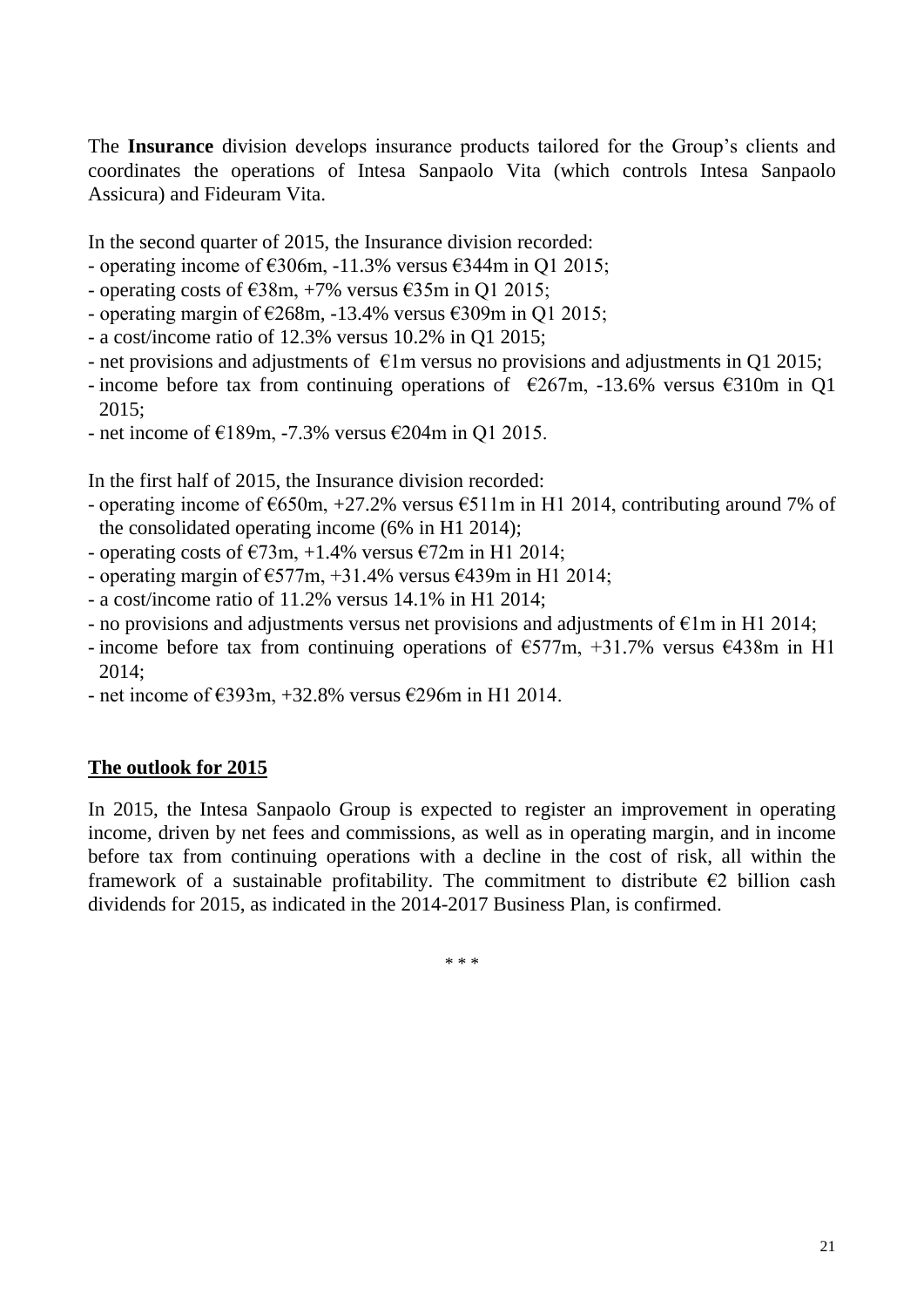For consistency purposes, the income statement and balance sheet figures for the first quarter of 2015 and the four quarters of 2014 were restated following the termination of the sale-and-purchase agreement signed in January 2014, concerning Ukrainian subsidiary Pravex-Bank. The related items were reconsolidated line by line while their contribution to the income statement and the balance sheet was previously recorded, respectively, under income/loss from discontinued operations and under relevant assets/liabilities referring to discontinued operations.

Moreover, the income statement and balance sheet figures for 2014 relating to the business areas were restated to take into account the new organisational structure, as defined in the last quarter of 2014, with the creation of three new divisions (Private Banking, Asset Management, and Insurance) and the Capital Light Bank business unit.

\* \* \*

*In order to present more complete information on the results generated in the first half of 2015, the reclassified consolidated income statement and the reclassified consolidated balance sheet included in the report approved by the Management Board are attached. Please note that these statements have not been reviewed by the auditing company. The auditing company in charge of performing the limited review of the half-yearly report has not yet completed its analysis.*

\* \* \*

#### **The manager responsible for preparing the company's financial reports, Fabrizio Dabbene, declares, pursuant to paragraph 2 of Article 154 bis of the Consolidated Law on Finance, that the accounting information contained in this press release corresponds to the document results, books and accounting records.**

\* \* \*

The content of this document has a merely informative and provisional nature and is not to be construed as providing investment advice. The statements contained herein have not been independently verified. No representation or warranty, either express or implied, is made as to, and no reliance should be placed on, the fairness, accuracy, completeness, correctness or reliability of the information contained herein. Neither the Company nor any of its representatives shall accept any liability whatsoever (whether in negligence or otherwise) arising in any way in relation to such information or in relation to any loss arising from its use or otherwise arising in connection with this document. By accessing these materials, you agree to be bound by the foregoing limitations.

This press release contains certain forward-looking statements, projections, objectives, estimates and forecasts reflecting the Intesa Sanpaolo management's current views with respect to certain future events. Forward-looking statements, projections, objectives, estimates and forecasts are generally identifiable by the use of the words "may," "will," "should," "plan," "expect," "anticipate," "estimate," "believe," "intend," "project," "goal" or "target" or the negative of these words or other variations on these words or comparable terminology. These forward-looking statements include, but are not limited to, all statements other than statements of historical facts, including, without limitation, those regarding Intesa Sanpaolo's future financial position and results of operations, strategy, plans, objectives, goals and targets and future developments in the markets where Intesa Sanpaolo participates or is seeking to participate.

Due to such uncertainties and risks, readers are cautioned not to place undue reliance on such forward-looking statements as a prediction of actual results. The Intesa Sanpaolo Group's ability to achieve its projected objectives or results is dependent on many factors which are outside management's control. Actual results may differ materially from (and be more negative than) those projected or implied in the forward-looking statements. Such forward-looking information involves risks and uncertainties that could significantly affect expected results and is based on certain key assumptions.

All forward-looking statements included herein are based on information available to Intesa Sanpaolo as of the date hereof. Intesa Sanpaolo undertakes no obligation to update publicly or revise any forward-looking statements, whether as a result of new information, future events or otherwise, except as may be required by applicable law. All subsequent written and oral forward-looking statements attributable to Intesa Sanpaolo or persons acting on its behalf are expressly qualified in their entirety by these cautionary statements.

*Investor Relations Media Relations +39.02.87943180 +39.02.87962326 [investor.relations@intesasanpaolo.com](mailto:investor.relations@intesasanpaolo.com) [stampa@intesasanpaolo.com](mailto:stampa@intesasanpaolo.com)*

*[group.intesasanpaolo.com](http://www.group.intesasanpaolo.com/scriptIsir0/si09/eng_index.jsp)*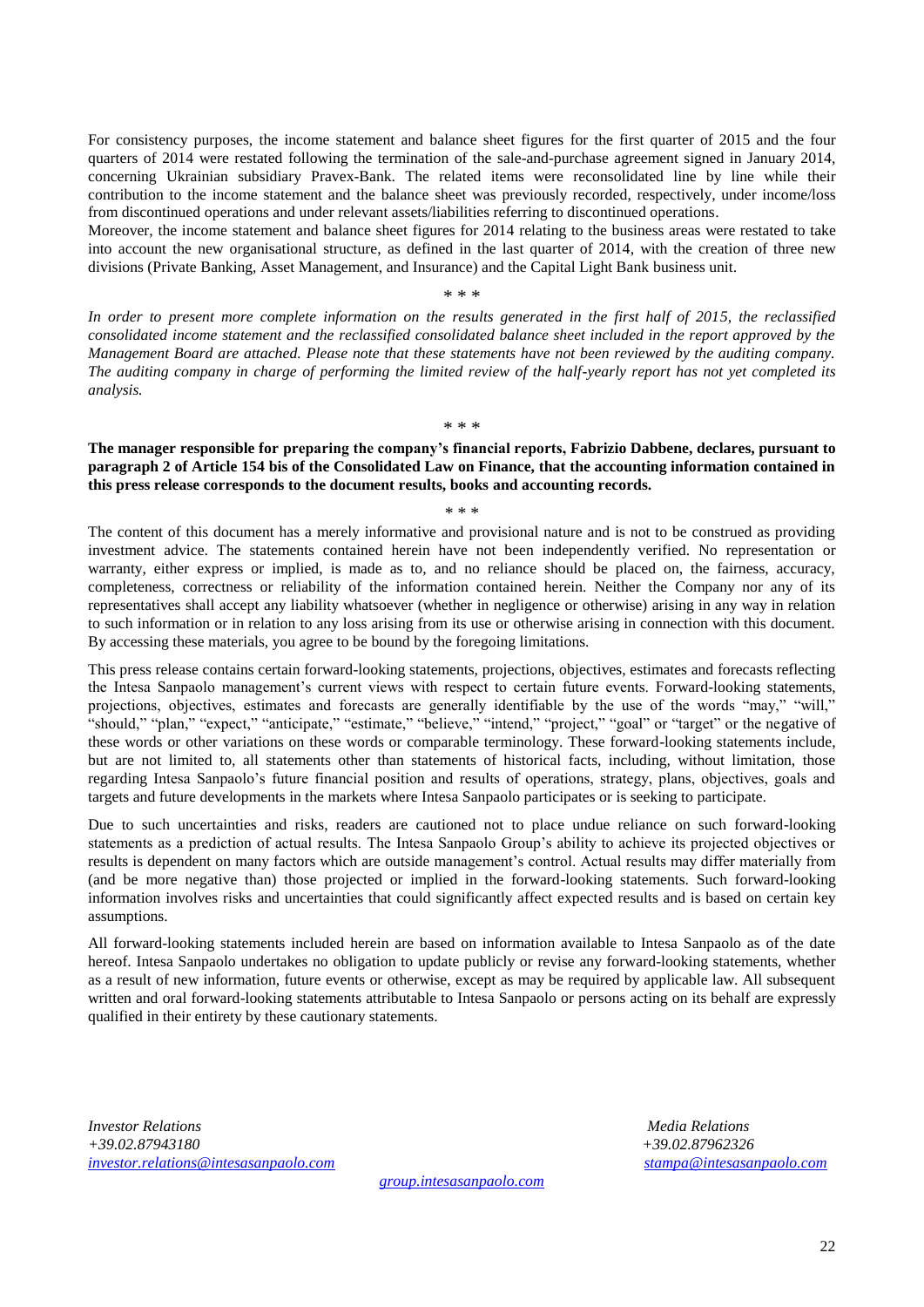### Reclassified consolidated statement of income

|                                                                           |            |            |         | (millions of euro) |
|---------------------------------------------------------------------------|------------|------------|---------|--------------------|
|                                                                           | 30.06.2015 | 30.06.2014 | Changes |                    |
|                                                                           |            |            | amount  | %                  |
| Net interest income                                                       | 3,958      | 4,211      | $-253$  | $-6.0$             |
| Profits (losses) on investments carried at equity                         | 43         | 11         | 32      |                    |
| Net fee and commission income                                             | 3,794      | 3,310      | 484     | 14.6               |
| Profits (Losses) on trading                                               | 976        | 555        | 421     | 75.9               |
| Income from insurance business                                            | 625        | 506        | 119     | 23.5               |
| Other operating income (expenses)                                         | 4          | $-21$      | 25      |                    |
| Operating income                                                          | 9,400      | 8,572      | 828     | 9.7                |
| <b>Personnel expenses</b>                                                 | $-2,570$   | $-2,497$   | 73      | 2.9                |
| Other administrative expenses                                             | $-1,315$   | $-1,322$   | $-7$    | $-0.5$             |
| Adjustments to property, equipment and intangible assets                  | $-350$     | $-329$     | 21      | 6.4                |
| Operating costs                                                           | $-4,235$   | $-4,148$   | 87      | 2.1                |
| <b>Operating margin</b>                                                   | 5,165      | 4,424      | 741     | 16.7               |
| Net provisions for risks and charges                                      | $-260$     | $-236$     | 24      | 10.2               |
| Net adjustments to loans                                                  | $-1,614$   | $-2,268$   | $-654$  | $-28.8$            |
| Net impairment losses on other assets                                     | $-40$      | $-79$      | $-39$   | $-49.4$            |
| Profits (Losses) on investments held to maturity and on other investments | 66         | 310        | $-244$  | $-78.7$            |
| Income (Loss) before tax from continuing operations                       | 3,317      | 2,151      | 1,166   | 54.2               |
| Taxes on income from continuing operations                                | $-1,163$   | $-1,276$   | $-113$  | $-8.9$             |
| Charges (net of tax) for integration and exit incentives                  | $-31$      | $-20$      | 11      | 55.0               |
| Effect of purchase price allocation (net of tax)                          | $-59$      | $-99$      | $-40$   | $-40.4$            |
| Impairment (net of tax) of goodwill and other intangible assets           |            |            |         |                    |
| Income (Loss) after tax from discontinued operations                      |            |            |         |                    |
| <b>Minority interests</b>                                                 | $-60$      | -36        | 24      | 66.7               |
| Net income (loss)                                                         | 2,004      | 720        | 1,284   |                    |

Figures restated, where necessary, considering the changes in the scope of consolidation.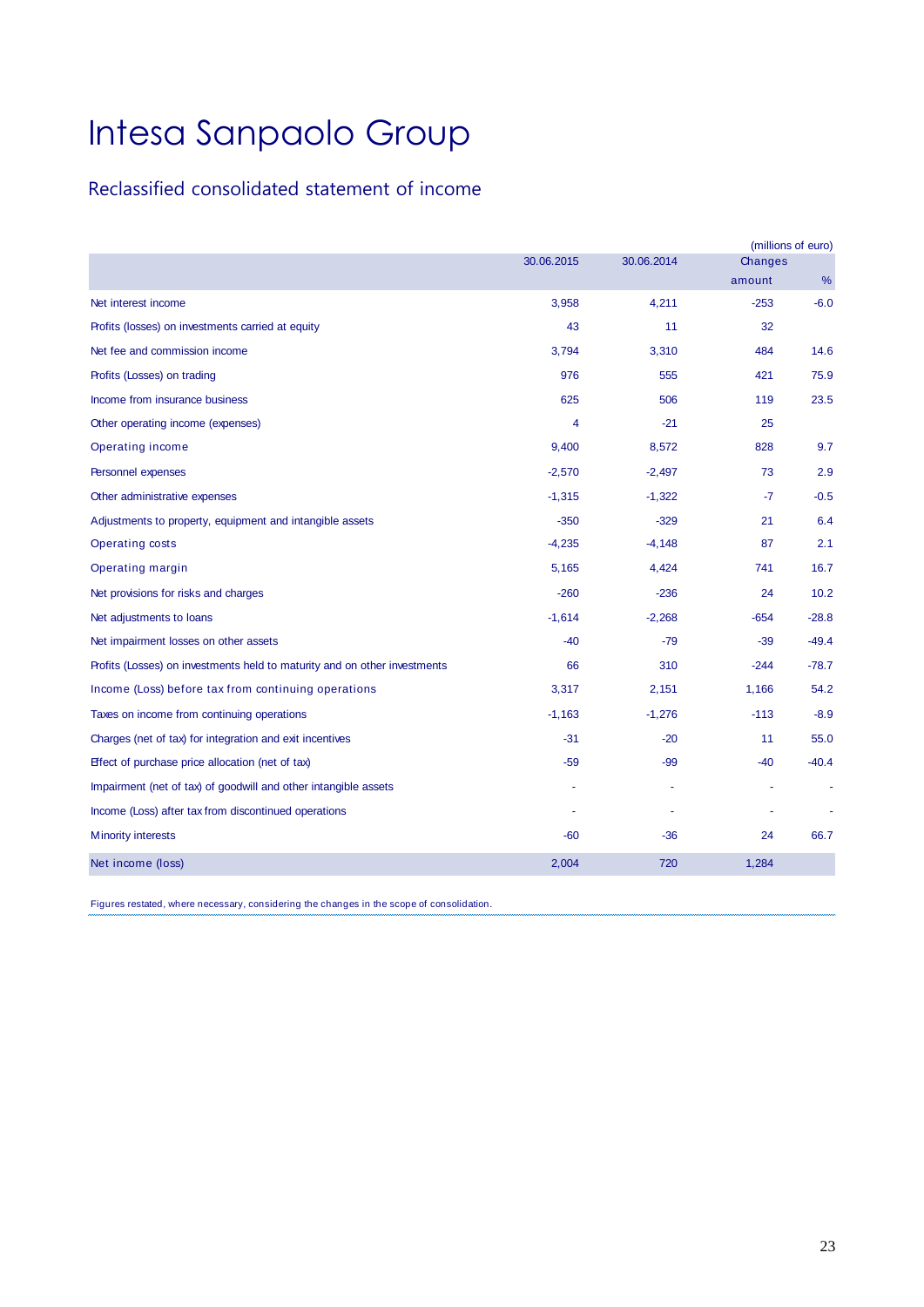## Quarterly development of the reclassified consolidated statement of income

|                                                                 |                   |                         |                   |                         |                   | (millions of euro)      |
|-----------------------------------------------------------------|-------------------|-------------------------|-------------------|-------------------------|-------------------|-------------------------|
|                                                                 | 2015              |                         |                   | 2014                    |                   |                         |
|                                                                 | Second<br>quarter | <b>First</b><br>quarter | Fourth<br>quarter | <b>Third</b><br>quarter | Second<br>quarter | <b>First</b><br>quarter |
|                                                                 |                   |                         |                   |                         |                   |                         |
| Net interest income                                             | 1,982             | 1,976                   | 2,063             | 2,113                   | 2,107             | 2,104                   |
| Dividends and profits (losses) on investments carried at equity | 15                | 28                      | $\overline{2}$    | 53                      | $-19$             | 30                      |
| Net fee and commission income                                   | 1,980             | 1,814                   | 1,814             | 1,648                   | 1,727             | 1,583                   |
| Profits (Losses) on trading                                     | 380               | 596                     | 77                | 136                     | 409               | 146                     |
| Income from insurance business                                  | 282               | 343                     | 186               | 240                     | 251               | 255                     |
| Other operating income (expenses)                               | 9                 | $-5$                    | $-14$             | 22                      | $-13$             | $-8$                    |
| Operating income                                                | 4,648             | 4,752                   | 4,128             | 4,212                   | 4,462             | 4,110                   |
| Personnel expenses                                              | $-1,270$          | $-1,300$                | $-1,356$          | $-1,255$                | $-1,219$          | $-1,278$                |
| Other administ rative expenses                                  | $-677$            | $-638$                  | $-808$            | $-650$                  | $-669$            | $-653$                  |
| Adjustments to property, equipment and intangible assets        | $-176$            | $-174$                  | $-189$            | $-170$                  | $-164$            | $-165$                  |
| Operating costs                                                 | $-2,123$          | $-2,112$                | $-2,353$          | $-2,075$                | $-2,052$          | $-2,096$                |
| Operating margin                                                | 2,525             | 2,640                   | 1,775             | 2,137                   | 2,410             | 2,014                   |
| Net provisions for risks and charges                            | $-134$            | $-126$                  | $-294$            | $-12$                   | $-181$            | $-55$                   |
| Net adjustments to loans                                        | $-847$            | $-767$                  | $-1,043$          | $-1,257$                | $-1,186$          | $-1,082$                |
| Net impairment losses on other assets                           | $-31$             | -9                      | $-84$             | $-64$                   | $-67$             | $-12$                   |
| Profits (Losses) on investments held to maturity                |                   |                         |                   |                         |                   |                         |
| and on other investments                                        | 38                | 28                      | 5                 | 73                      | 235               | 75                      |
| Income (Loss) before tax from<br>continuing operations          | 1,551             | 1,766                   | 359               | 877                     | 1,211             | 940                     |
| Taxes on income from continuing operations                      | $-516$            | $-647$                  | $-183$            | $-322$                  | $-912$            | $-364$                  |
| Charges (net of tax) for integration and exit incentives        | $-25$             | -6                      | $-74$             | -9                      | $-13$             | $-7$                    |
| Effect of purchase price allocation (net of tax)                | $-33$             | $-26$                   | -45               | -49                     | $-53$             | $-46$                   |
| Impairment (net of tax) of goodwill and other intangible assets |                   |                         |                   |                         |                   |                         |
| Income (Loss) after tax from discontinued operations            |                   |                         |                   | ٠                       |                   |                         |
| Minority interests                                              | $-37$             | $-23$                   | -9                | $-14$                   | $-16$             | $-20$                   |
| Net income (loss)                                               | 940               | 1,064                   | 48                | 483                     | 217               | 503                     |

Figures restated, where necessary, considering the changes in the scope of consolidation.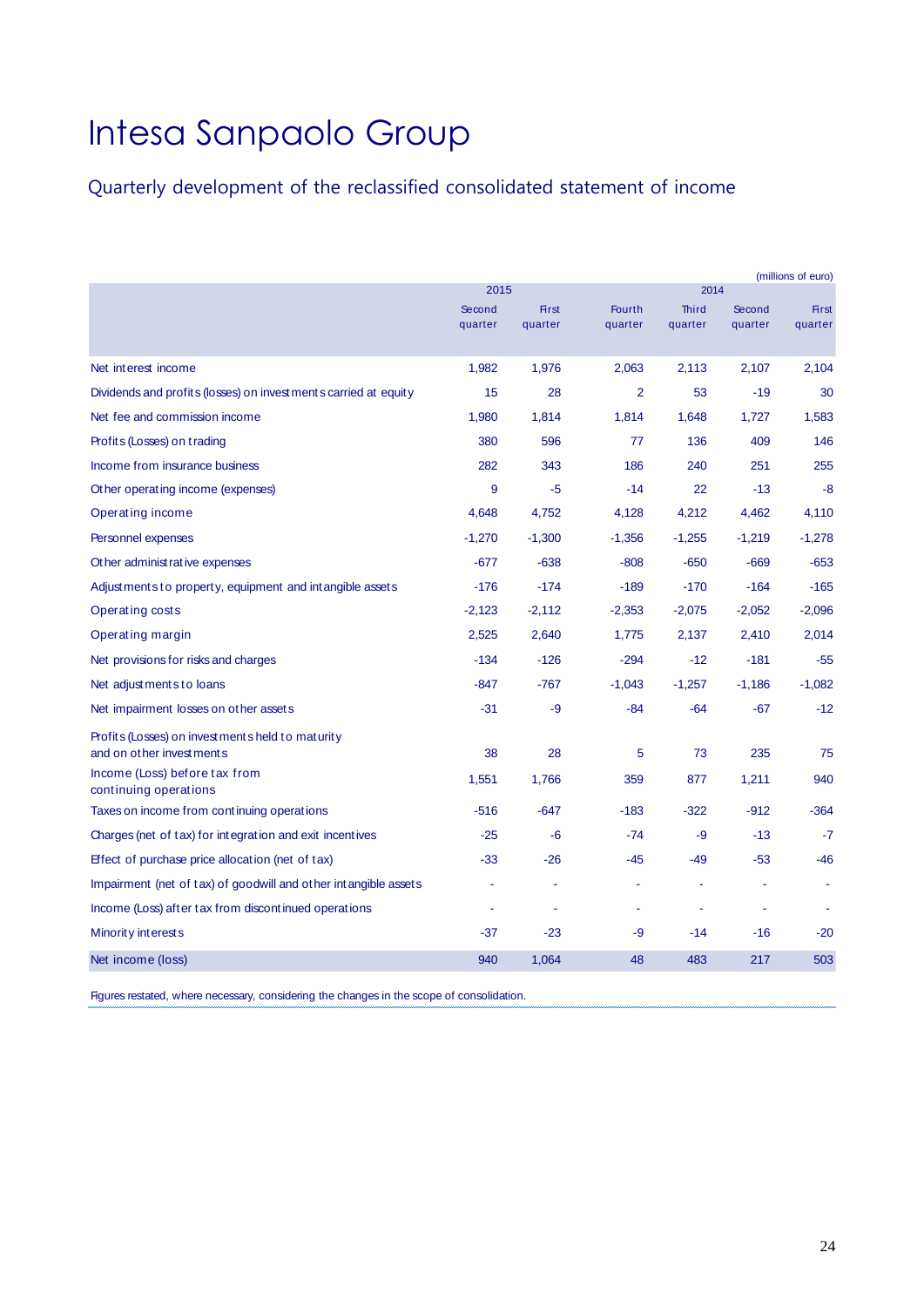### Reclassified consolidated balance sheet

|                                                                                                    |                   |                   |                    | (millions of euro) |
|----------------------------------------------------------------------------------------------------|-------------------|-------------------|--------------------|--------------------|
| <b>Assets</b>                                                                                      | 30.06.2015        | 31.12.2014        | Changes<br>amount  | %                  |
| Financial assets held for trading<br>of which: Insurance Companies                                 | 51,996<br>754     | 53.741<br>785     | $-1,745$<br>$-31$  | $-3.2$<br>$-3.9$   |
| Financial assets designated at fair value through profit and loss<br>of which: Insurance Companies | 49,407<br>48,203  | 43,863<br>42,657  | 5,544<br>5,546     | 12.6<br>13.0       |
| Financial assets available for sale<br>of which: Insurance Companies                               | 135,438<br>71,463 | 124,176<br>71,604 | 11,262<br>$-141$   | 9.1<br>$-0.2$      |
| Investments held to maturity                                                                       | 1,426             | 1,471             | $-45$              | $-3.1$             |
| Due from banks                                                                                     | 31,147            | 31,611            | $-464$             | $-1.5$             |
| Loans to customers                                                                                 | 344,199           | 339,002           | 5,197              | 1.5                |
| Investments in associates and companies subject to joint control                                   | 1,756             | 1,810             | $-54$              | $-3.0$             |
| Property, equipment and intangible assets                                                          | 12,210            | 12,399            | $-189$             | $-1.5$             |
| <b>Tax assets</b>                                                                                  | 14,952            | 14,504            | 448                | 3.1                |
| Non-current assets held for sale and discontinued operations                                       | 27                | 29                | $-2$               | $-6.9$             |
| Other assets                                                                                       | 25,841            | 24,737            | 1,104              | 4.5                |
| <b>Total Assets</b>                                                                                | 668,399           | 647,343           | 21,056             | 3.3                |
| Liabilities and Shareholders' Equity                                                               | 30.06.2015        | 31.12.2014        | Changes<br>amount  | %                  |
| Due to banks                                                                                       | 62,493            | 51,959            | 10,534             | 20.3               |
| Due to customers and securities issued<br>of which: Insurance Companies                            | 358,854<br>1,319  | 354,685<br>1,289  | 4,169<br>30        | 1.2<br>2.3         |
| Financial liabilities held for trading<br>of which: Insurance Companies                            | 43,221<br>138     | 46,381<br>333     | $-3,160$<br>$-195$ | $-6.8$<br>$-58.6$  |
| Financial liabilities designated at fair value through profit and loss                             | 43,451            | 37,622            | 5,829              | 15.5               |
| of which: Insurance Companies                                                                      | 43,451            | 37,622            | 5,829              | 15.5               |
| <b>Tax liabilities</b>                                                                             | 2,973             | 2,471             | 502                | 20.3               |
| Liabilities associated with non-current assets held for sale<br>and discontinued operations        |                   |                   |                    |                    |
| <b>Other liabilities</b>                                                                           | 26,842            | 23,928            | 2,914              | 12.2               |
| <b>Technical reserves</b>                                                                          | 79,645            | 79,701            | -56                | $-0.1$             |
| Allowances for specific purpose                                                                    | 4,591             | 5,364             | $-773$             | $-14.4$            |
| Share capital                                                                                      | 8,725             | 8,725             |                    |                    |
| <b>Reserves</b>                                                                                    | 36,415            | 36,329            | 86                 | 0.2                |
| <b>Valuation reserves</b>                                                                          | $-1,449$          | $-1,622$          | $-173$             | $-10.7$            |
| <b>Minority interests</b>                                                                          | 634               | 549               | 85                 | 15.5               |
| Net income (loss)                                                                                  | 2,004             | 1,251             | 753                | 60.2               |
| Total Liabilities and Shareholders' Equity                                                         | 668,399           | 647,343           | 21,056             | 3.3                |
|                                                                                                    |                   |                   |                    |                    |

Figures restated, where necessary, considering the changes in the scope of consolidation and discontinued operations.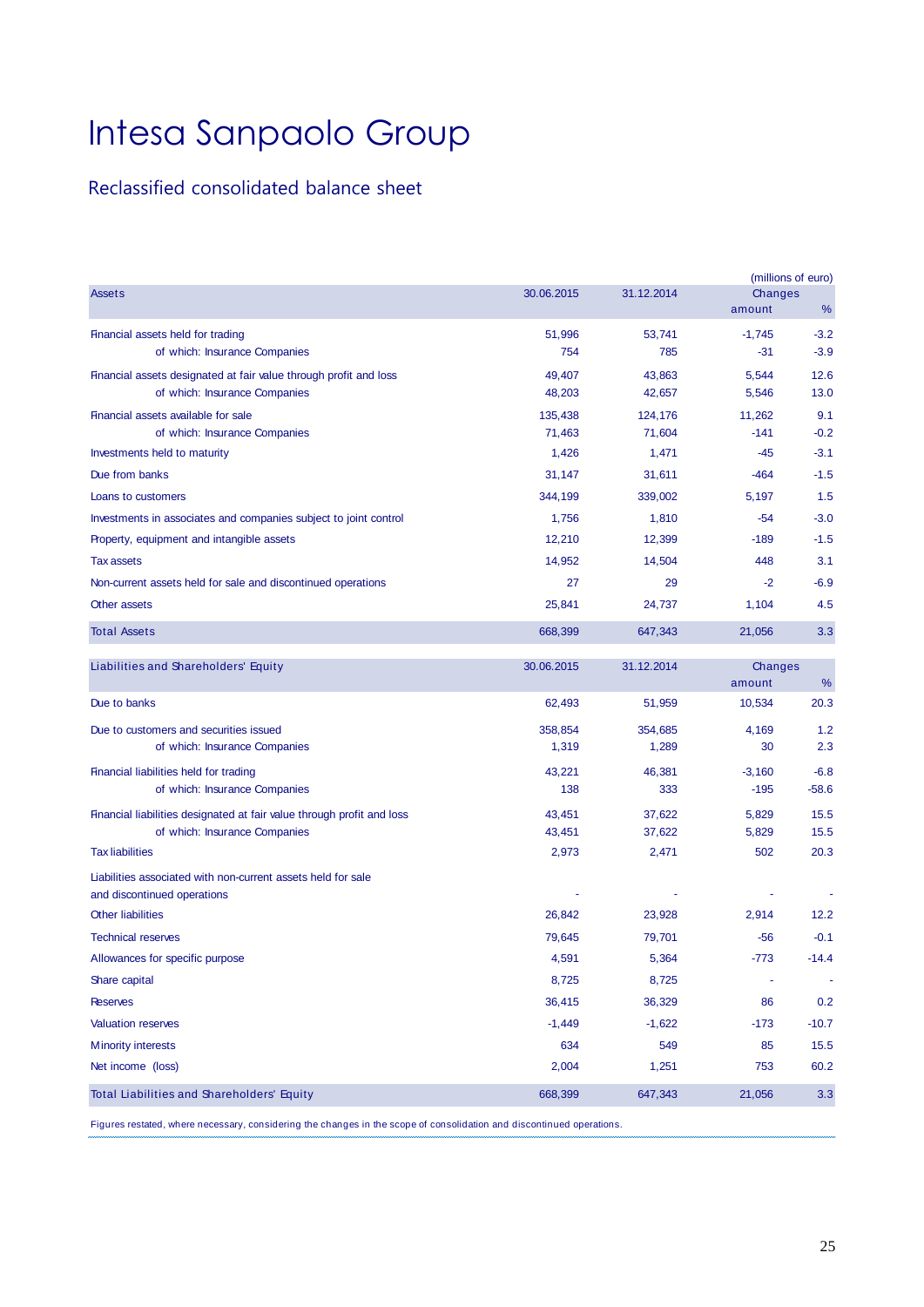## Quarterly development of the reclassified consolidated balance sheet

|                                                   |         |         |         |         |         | (millions of euro) |
|---------------------------------------------------|---------|---------|---------|---------|---------|--------------------|
| <b>Assets</b>                                     |         | 2015    |         | 2014    |         |                    |
|                                                   | 30/6    | 31/3    | 31/12   | 30/9    | 30/6    | 31/3               |
| Financial assets held for trading                 | 51,996  | 62,257  | 53.741  | 55.430  | 52,056  | 52,337             |
| of which: Insurance Companies                     | 754     | 823     | 785     | 745     | 763     | 834                |
| Financial assets designated at fair value through |         |         |         |         |         |                    |
| profit and loss                                   | 49,407  | 48,620  | 43,863  | 40,197  | 38,459  | 36,665             |
| of which: Insurance Companies                     | 48,203  | 47,361  | 42.657  | 39,024  | 37,303  | 35,539             |
| Financial assets available for sale               | 135,438 | 138,079 | 124,176 | 115,430 | 118,369 | 113,429            |
| of which: Insurance Companies                     | 71,463  | 74,813  | 71,604  | 63,628  | 61,395  | 57,098             |
| Investments held to maturity                      | 1.426   | 1,470   | 1,471   | 1,465   | 1,455   | 1,526              |
| Due from banks                                    | 31,147  | 34,942  | 31.611  | 29,726  | 31,226  | 28,079             |
| Loans to customers                                | 344,199 | 346,029 | 339,002 | 337,201 | 332,146 | 338,944            |
| Investments in associates and companies subject   |         |         |         |         |         |                    |
| to joint control                                  | 1.756   | 1,943   | 1,810   | 2,027   | 2,032   | 1,951              |
| Property, equipment and intangible assets         | 12,210  | 12,282  | 12,399  | 12,377  | 12,471  | 12,577             |
| <b>Tax assets</b>                                 | 14,952  | 14,380  | 14,504  | 15,181  | 15,033  | 15,011             |
| Non-current assets held for sale and discontinued |         |         |         |         |         |                    |
| operations                                        | 27      | 29      | 29      | 28      | 170     | 929                |
| Other assets                                      | 25,841  | 23,275  | 24,737  | 25,604  | 25,989  | 25,224             |
| <b>Total Assets</b>                               | 668,399 | 683,306 | 647,343 | 634,666 | 629,406 | 626,672            |
|                                                   |         |         |         |         |         |                    |

| Liabilities and Shareholders' Equity                   |          | 2015     |          | 2014     |          |          |  |
|--------------------------------------------------------|----------|----------|----------|----------|----------|----------|--|
|                                                        | 30/6     | 31/3     | 31/12    | 30/9     | 30/6     | 31/3     |  |
| Due to banks                                           | 62,493   | 58,312   | 51,959   | 34,990   | 35,102   | 42,210   |  |
| Due to customers and securities issued                 | 358.854  | 364,283  | 354.685  | 367.297  | 370,362  | 367,380  |  |
| of which: Insurance Companies                          | 1,319    | 1,303    | 1,289    | 544      | 568      | 569      |  |
| Financial liabilities held for trading                 | 43,221   | 54,398   | 46,381   | 44,582   | 41,191   | 41,494   |  |
| of which: Insurance Companies                          | 138      | 234      | 333      | 416      | 411      | 369      |  |
| Financial liabilities designated at fair value through |          |          |          |          |          |          |  |
| profit and loss                                        | 43,451   | 42,088   | 37,622   | 35,461   | 33,441   | 31,433   |  |
| of which: Insurance Companies                          | 43,451   | 42,088   | 37,622   | 35,453   | 33,433   | 31,424   |  |
| <b>Tax liabilities</b>                                 | 2,973    | 3,371    | 2,471    | 3,237    | 2,729    | 2,862    |  |
| Liabilities associated with non-current assets         |          |          |          |          |          |          |  |
| held for sale and discontinued operations              |          |          |          |          | 62       | 814      |  |
| <b>Other liabilities</b>                               | 26,842   | 25,907   | 23,928   | 24,260   | 26,065   | 23,466   |  |
| <b>Technical reserves</b>                              | 79,645   | 82,925   | 79,701   | 74,759   | 70,694   | 67,210   |  |
| Allowances for specific purpose                        | 4,591    | 5,280    | 5,364    | 4,769    | 4,786    | 4,453    |  |
| Share capital                                          | 8,725    | 8,725    | 8,725    | 8,554    | 8,549    | 8,549    |  |
| <b>Reserves</b>                                        | 36,415   | 37,545   | 36,329   | 36,166   | 36,230   | 36,778   |  |
| <b>Valuation reserves</b>                              | $-1,449$ | $-1,147$ | $-1,622$ | $-1,308$ | $-1,241$ | $-1,076$ |  |
| <b>Minority interests</b>                              | 634      | 555      | 549      | 696      | 716      | 596      |  |
| Net income (loss)                                      | 2,004    | 1,064    | 1,251    | 1,203    | 720      | 503      |  |
| Total Liabilities and Shareholders' Equity             | 668,399  | 683,306  | 647,343  | 634,666  | 629,406  | 626,672  |  |

Figures restated, where necessary, considering the changes in the scope of consolidation and discontinued operations.